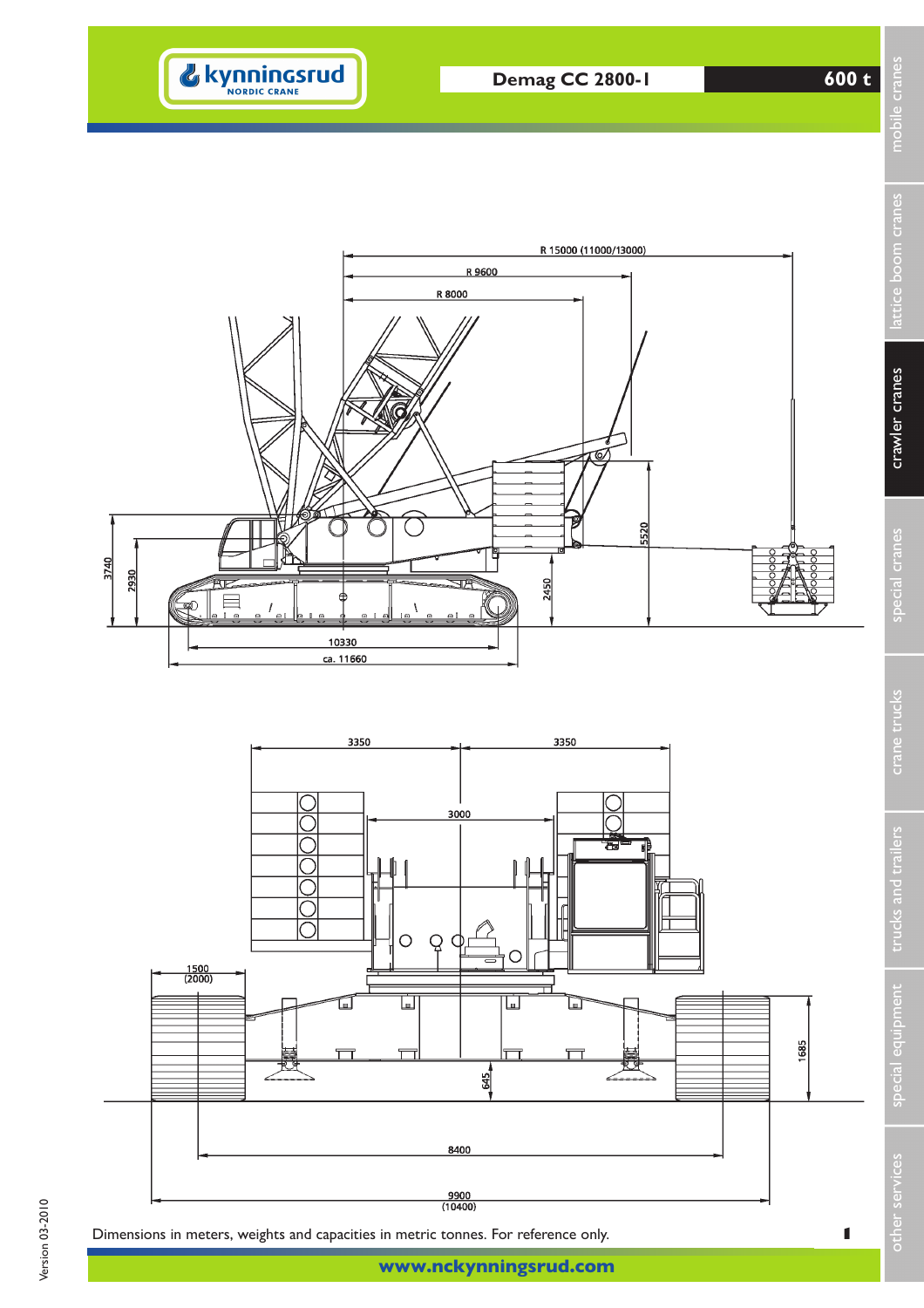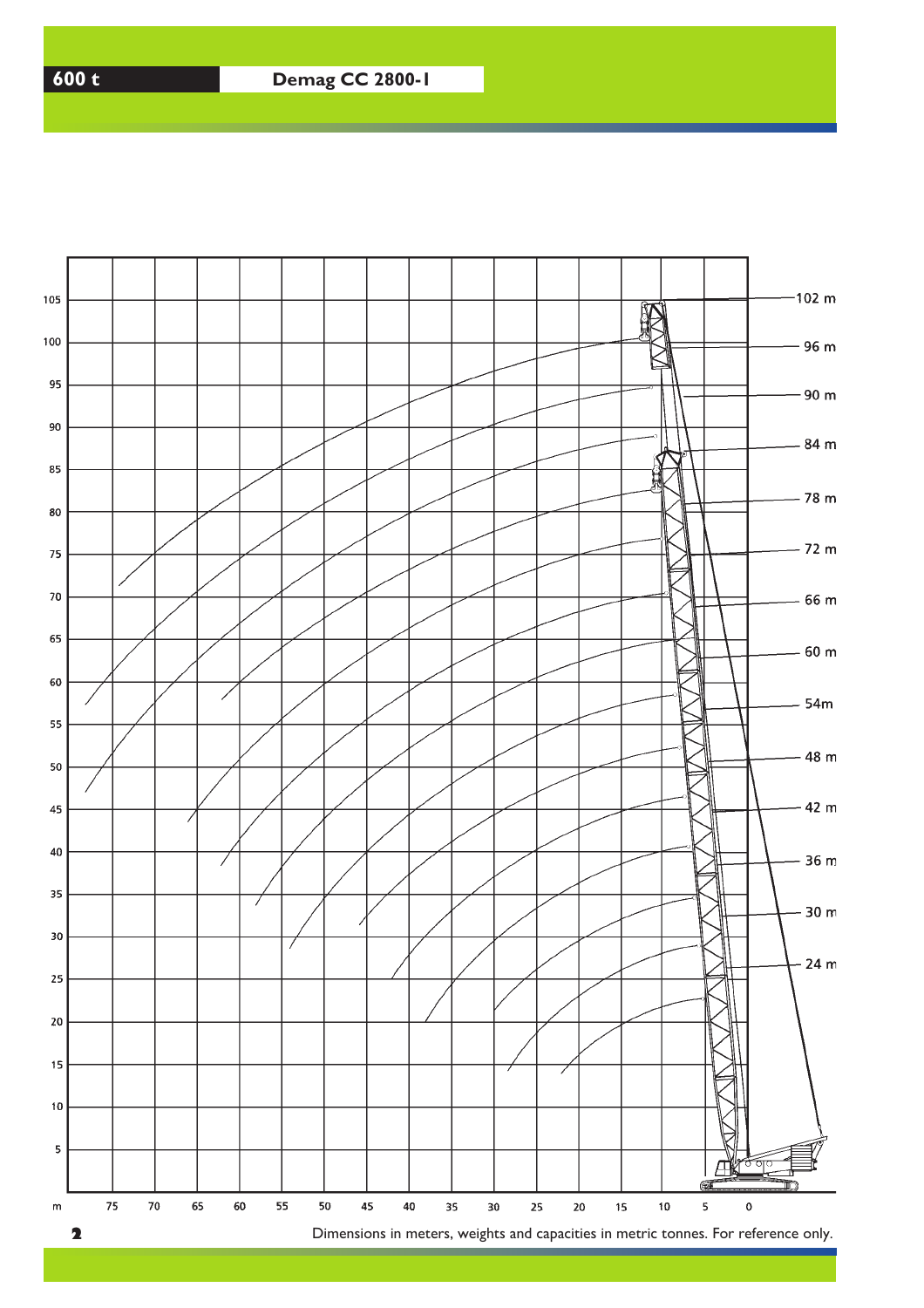|                                                                                                       | 24-84m<br><b>SH</b>                                                             |                                                                                         |                                                                                           | 丰田<br><b>180t</b>                                                                |                                                                                | 8,4m                                                                      |                                                                           | $\mathbf{C}$                                                       | $360^\circ$                                                               |                                                                                 | DIN<br>75%                                                    |                                                                                                                                         |
|-------------------------------------------------------------------------------------------------------|---------------------------------------------------------------------------------|-----------------------------------------------------------------------------------------|-------------------------------------------------------------------------------------------|----------------------------------------------------------------------------------|--------------------------------------------------------------------------------|---------------------------------------------------------------------------|---------------------------------------------------------------------------|--------------------------------------------------------------------|---------------------------------------------------------------------------|---------------------------------------------------------------------------------|---------------------------------------------------------------|-----------------------------------------------------------------------------------------------------------------------------------------|
| m<br>6<br>$\overline{7}$<br>8<br>9<br>$\overline{10}$<br>12<br> 4<br>16<br> 8<br>20<br>22<br>24<br>26 | 24<br>600<br>561<br>506<br>410<br>337<br>247<br>193<br>158<br>133<br>115<br>101 | 30<br>554<br>502<br>408<br>335<br>245<br> 9 <br>156<br> 3 <br>113<br>98,5<br>87,5<br>78 | 36<br>567<br>499<br>407<br>334<br>243<br>190<br>154<br>129<br>$  \  $<br>96,5<br>85<br>76 | 42<br>496<br>406<br>332<br>241<br>188<br>152<br>127<br>109<br>94,5<br>83<br>73,5 | 48<br>494<br>405<br>331<br>240<br>186<br>151<br>126<br>107<br>93<br>81,5<br>72 | 54<br>404<br>330<br>239<br>185<br>150<br>125<br>106<br>91,5<br>80<br>70,5 | 60<br>404<br>330<br>239<br>185<br>149<br>124<br>105<br>90,5<br>79<br>69,5 | 66<br>329<br>238<br>184<br>148<br>123<br>104<br>89,5<br>78<br>68,5 | 72<br>301<br>237<br>183<br>147<br>122<br>103<br>88,5<br>$77$<br>67,5      | 78<br>236<br>182<br>147<br> 2 <br>102<br>88<br>76<br>66,5                       | 84*<br>212<br> 8 <br>145<br>120<br> 0 <br>86<br>74,5<br>65    | m<br>$\boldsymbol{6}$<br>$\overline{7}$<br>$\bf 8$<br>$\overline{9}$<br>$\overline{10}$<br>12<br> 4<br>16<br> 8<br>20<br>22<br>24<br>26 |
| 28<br>30<br>34<br>38<br>42<br>46<br>50<br>54<br>58<br>62<br>66                                        |                                                                                 | 70,5                                                                                    | 68<br>62                                                                                  | 66<br>59,5<br>49,5<br>42,1                                                       | 64<br>57,5<br>47,5<br>39,9<br>34,1                                             | 63<br>56,5<br>46,1<br>38,3<br>31,9<br>27                                  | 61,5<br>55<br>44,8<br>36,7<br>30,2<br>25,1<br>21<br>17,8                  | 60,5<br>54<br>43,6<br>35,2<br>28,7<br>23,4<br>19,3<br>15,9<br>13,2 | 59,5<br>53<br>42,4<br>33,8<br>27,2<br>21,9<br>17,6<br> 4, <br>11,2<br>8,9 | 58,5<br>52<br>41,2<br>32,6<br>25,9<br>20,6<br>16,2<br>12,6<br>9,7<br>7,2<br>5,2 | 57<br>50<br>39,1<br>30,5<br>23,8<br>18,4<br> 4<br>10,4<br>7,4 | 28<br>30<br>34<br>38<br>42<br>46<br>50<br>54<br>58<br>62<br>66                                                                          |
|                                                                                                       |                                                                                 | with 60 t central ballast<br>* erecting with additional side jack or assist crane       |                                                                                           |                                                                                  |                                                                                |                                                                           |                                                                           |                                                                    |                                                                           |                                                                                 |                                                               |                                                                                                                                         |
|                                                                                                       |                                                                                 |                                                                                         |                                                                                           |                                                                                  |                                                                                |                                                                           |                                                                           |                                                                    |                                                                           |                                                                                 |                                                               |                                                                                                                                         |
|                                                                                                       |                                                                                 |                                                                                         |                                                                                           |                                                                                  |                                                                                |                                                                           |                                                                           |                                                                    |                                                                           |                                                                                 |                                                               |                                                                                                                                         |

Version 03-2010 Version 03-2010 special equipment trucks and trailers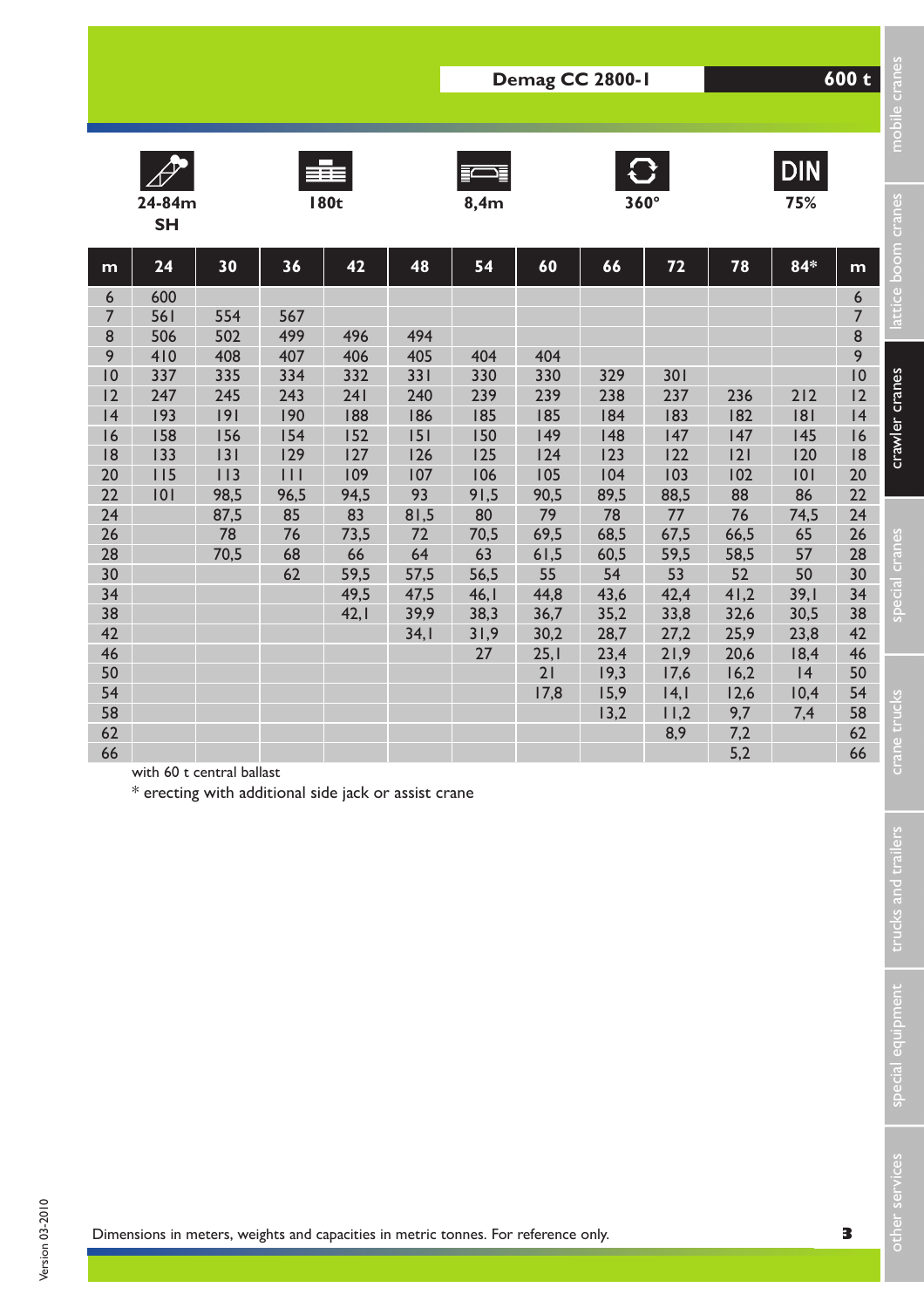









**SH/LH SGL**

| m           | 78   | $84*$ | 90*  | $96*$ | $102*$ | 108* | m           |
|-------------|------|-------|------|-------|--------|------|-------------|
| $ 0\rangle$ | 222  |       |      |       |        |      | $ 0\rangle$ |
| 12          | 213  | 206   | 199  | 159   |        |      | 12          |
| 4           | 178  | 173   | 167  | 159   | 145    | 3    | 4           |
| 16          | 153  | 148   | 143  | 139   | 135    | 3    | 16          |
| 8           | 128  | 126   | 125  | 2     | 117    | 114  | 18          |
| 20          | 109  | 107   | 106  | 106   | 103    | 100  | 20          |
| 22          | 94   | 93    | 91,5 | 91    | 90     | 88,5 | 22          |
| 24          | 82,5 | 81    | 80   | 79,5  | 78,5   | 77   | 24          |
| 26          | 72,5 | 71,5  | 70,5 | 69,5  | 68,5   | 67   | 26          |
| 28          | 65   | 63,5  | 62,5 | 61,5  | 60,5   | 59   | 28          |
| 30          | 58   | 56,5  | 55,5 | 55    | 54     | 52,5 | 30          |
| 34          | 47,5 | 46,2  | 44,9 | 44,3  | 43,1   | 41,3 | 34          |
| 38          | 39,3 | 37,9  | 36,4 | 35,7  | 34,3   | 32,5 | 38          |
| 42          | 32,7 | 31,1  | 29,6 | 28,8  | 27,4   | 25,6 | 42          |
| 46          | 27,2 | 25,6  | 24   | 23,3  | 21,8   | 20   | 46          |
| 50          | 22,7 | 21,1  | 19,5 | 18,7  | 17,2   | 15,4 | 50          |
| 54          | 9    | 17,3  | 15,7 | 14,9  | 13,4   | 11,6 | 54          |
| 58          | 15,8 | 14,2  | 12,5 | 11,7  | 10,2   | 8,3  | 58          |
| 62          | 13,2 | 11,5  | 9,8  | 8,9   | 7,4    | 5,5  | 62          |
| 66          | 10,9 | 9,2   | 7,5  | 6,6   | 5      |      | 66          |
| 70          | 9    | 7,2   | 5,4  | 4,5   |        |      | 70          |
| 74          |      | 5,5   |      |       |        |      | 74          |
| 75          |      | 5,2   |      |       |        |      | 75          |

with 60 t central ballast

\* erecting with additional side jack or assist crane

for SGL a boom power kit is required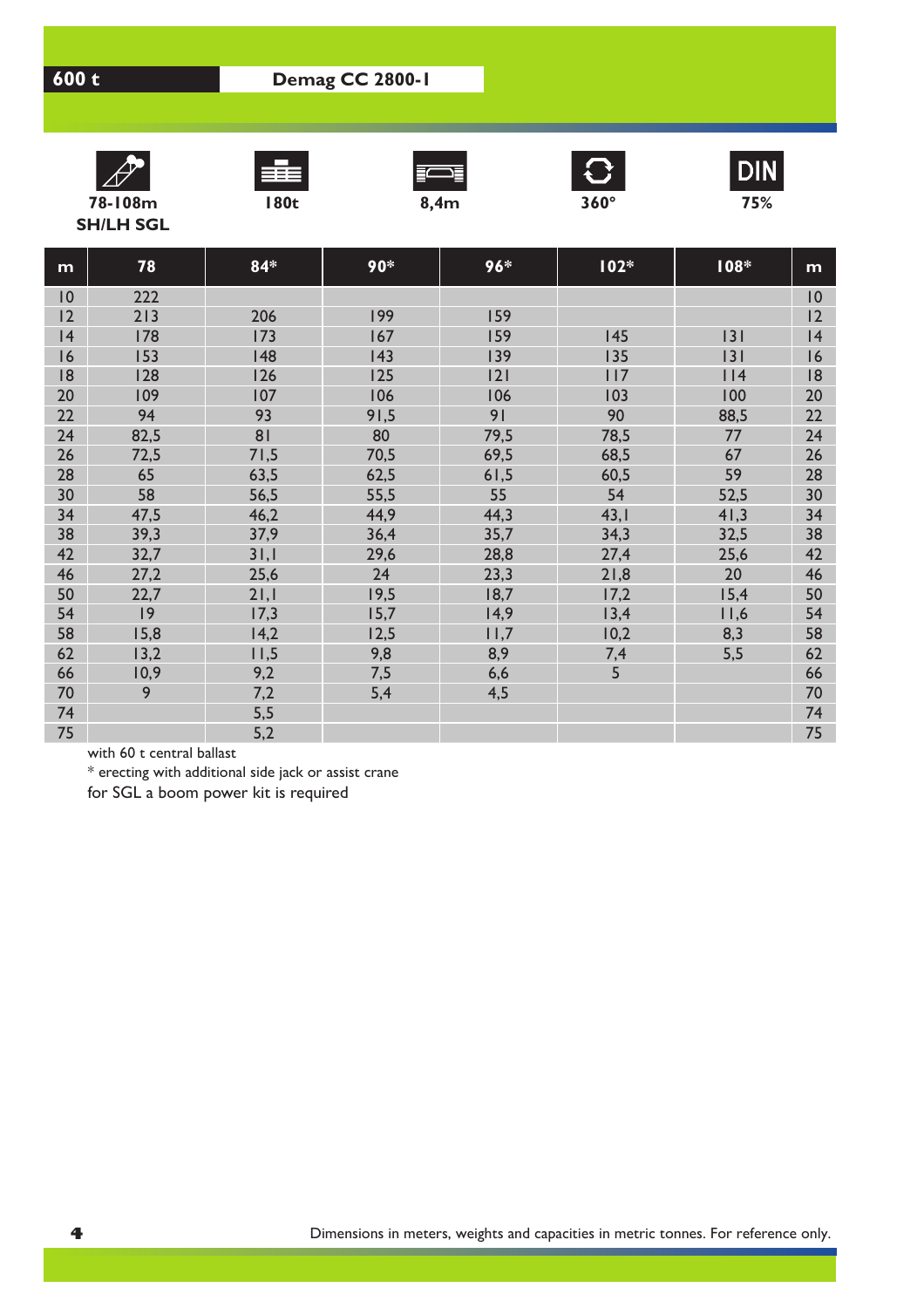|          | <b>SH/LH</b>              | <b>180t</b>                                          |              | 8,4m         |              |                | 75%                   |                       |
|----------|---------------------------|------------------------------------------------------|--------------|--------------|--------------|----------------|-----------------------|-----------------------|
| m        | 66                        | 72                                                   | 78           | 84           | 90           | $96*$          | $102*$                | m                     |
| 9        | 298                       |                                                      |              |              |              |                |                       | $\overline{9}$        |
| 0<br>12  | 298<br>244                | 249<br>244                                           | 202<br>202   |              | 154          |                |                       | $\overline{10}$<br>12 |
| 4        | 190                       | 190                                                  | 174          | 169<br>150   | 154          | 137<br>137     | 108                   | 4                     |
| 16       | 154                       | 154                                                  | 153          | 133          | 142          | 127            | 99                    | 16                    |
| 8        | 129                       | 129                                                  | 129          | 119          | 127          | 118            | 91                    | 8                     |
| 20       | 110                       | 110                                                  | 110          | 107          | 108          | 108            | 84                    | 20                    |
| 22       | 96                        | 95,5                                                 | 95           | 94,5         | 94           | 93             | 78                    | 22                    |
| 24       | 84                        | 84                                                   | 83,5         | 82,5         | 82           | 81,5           | 72                    | 24                    |
| 26       | 74,5                      | 74                                                   | 74           | 73           | 72,5         | 72             | 68                    | 26                    |
| 28<br>30 | 66,5<br>60                | 66,5<br>59,5                                         | 66<br>59     | 65<br>58,5   | 64,5<br>57,5 | 64<br>57       | 63,5<br>56,5          | 28<br>30              |
| 34       | 49,5                      | 49,1                                                 | 48,7         | 47,8         | 47,2         | 46,6           | 46,1                  | 34                    |
| 38       | 41,5                      | 4 <sub>l</sub>                                       | 40,5         | 39,6         | 39           | 38,4           | 37,8                  | 38                    |
| 42       | 35,1                      | 34,6                                                 | 34,1         | 33           | 32,3         | 31,5           | 30,9                  | 42                    |
| 46       | 29,9                      | 29,3                                                 | 28,7         | 27,5         | 26,8         | 26             | 25,4                  | 46                    |
| 50       | 25,5                      | 24,8                                                 | 24,2         | 23           | 22,2         | 21,4           | 20,8                  | 50                    |
| 54       | 21,9                      | 21,2                                                 | 20,5         | 19,3         | 18,5         | 17,7           | 17                    | 54                    |
| 58<br>62 | 18,9                      | 8, <br>15,5                                          | 17,4<br>14,7 | 16,1<br>13,5 | 15,3<br>12,6 | 14,5<br>11,7   | 13,8<br>$  \,   \,  $ | 58<br>62              |
| 66       |                           |                                                      | 12,5         | 11,2         | 10,3         | 9,4            | 8,7                   | 66                    |
| 70       |                           |                                                      | 10,6         | 9,2          | 8,3          | 7,3            | 6,6                   | 70                    |
| 74       |                           |                                                      |              | 7,6          | 6,5          | 5,5            | 4,8                   | 74                    |
| 78       |                           |                                                      |              |              | 5            | $\overline{4}$ |                       | 78                    |
|          | with 60 t central ballast | * erecting with additional side jack or assist crane |              |              |              |                |                       |                       |
|          |                           |                                                      |              |              |              |                |                       |                       |
|          |                           |                                                      |              |              |              |                |                       |                       |
|          |                           |                                                      |              |              |              |                |                       |                       |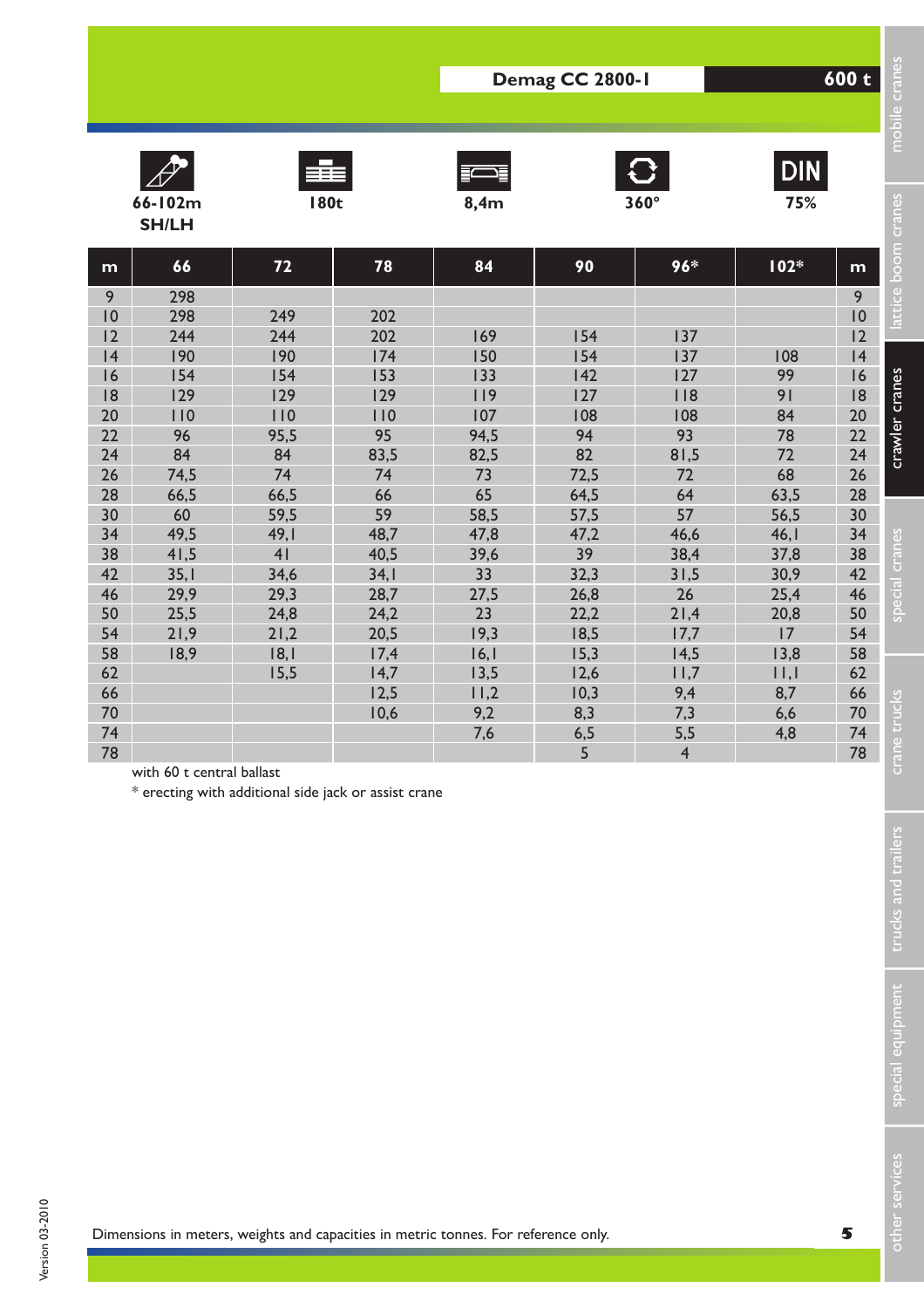









**SH/LH**

| m            | 66   | 72    | 78   | 84   | 90   | 96   | 102  | m            |
|--------------|------|-------|------|------|------|------|------|--------------|
| 9            | 298  |       |      |      |      |      |      | 9            |
| 0            | 276  | 249   | 202  |      |      |      |      | 10           |
| $\mathbf{H}$ | 238  | 224,5 | 201  |      |      |      |      | $\mathbf{H}$ |
| 2            | 200  | 200   | 200  | 169  | 154  | 137  |      | 12           |
| 4            | 155  | 155   | 155  | 150  | 154  | 137  | 108  | 4            |
| 16           | 126  | 125   | 125  | 124  | 124  | 123  | 99   | 16           |
| 8            | 104  | 104   | 104  | 103  | 103  | 102  | 91   | 18           |
| 20           | 89   | 88,5  | 88,5 | 87,5 | 87   | 86,5 | 84   | 20           |
| 22           | 76,5 | 76,5  | 76   | 75   | 74,5 | 74   | 73,5 | 22           |
| 24           | 67   | 66,5  | 66   | 65,5 | 65   | 64   | 64   | 24           |
| 26           | 59   | 58,5  | 58   | 57,5 | 57   | 56   | 56   | 26           |
| 28           | 52,5 | 52    | 51,5 | 50,5 | 50   | 49,8 | 49,3 | 28           |
| 30           | 47   | 46,6  | 46,2 | 45,3 | 44,7 | 44,1 | 43,7 | 30           |
| 34           | 38,1 | 37,7  | 37,3 | 36,3 | 35,6 | 34,9 | 34,4 | 34           |
| 38           | 31,3 | 30,8  | 30,2 | 29,1 | 28,4 | 27,6 | 27,1 | 38           |
| 42           | 25,7 | 25,1  | 24,6 | 23,4 | 22,7 | 21,9 | 21,4 | 42           |
| 46           | 21,2 | 20,6  | 20   | 18,8 | 8,   | 17,3 | 16,7 | 46           |
| 50           | 17,6 | 16,9  | 16,3 | 15,1 | 14,3 | 13,5 | 12,9 | 50           |
| 54           | 14,6 | 13,9  | 13,2 | 2    | 11,2 | 10,4 | 9,8  | 54           |
| 58           | 12,2 | 11,3  | 10,6 | 9,4  | 8,6  | 7,7  | 7,1  | 58           |
| 62           |      | 9,2   | 8,4  | 7,2  | 6,3  | 5,4  | 4,8  | 62           |
| 66           |      |       | 6,6  | 5,3  | 4,4  |      |      | 66           |
| 70           |      |       | 5,1  |      |      |      |      | 70           |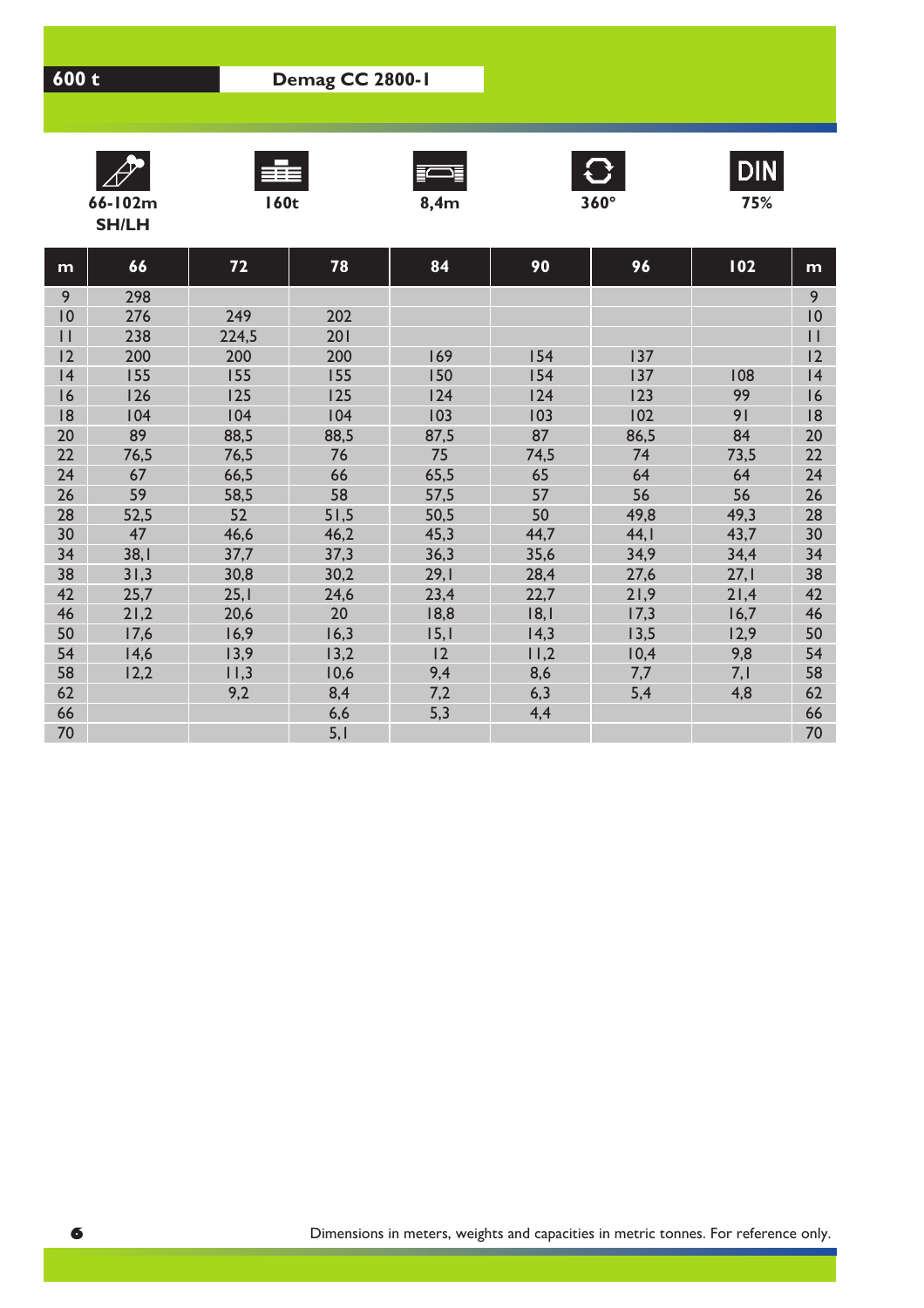## **Demag CC 2800-1 600 t**



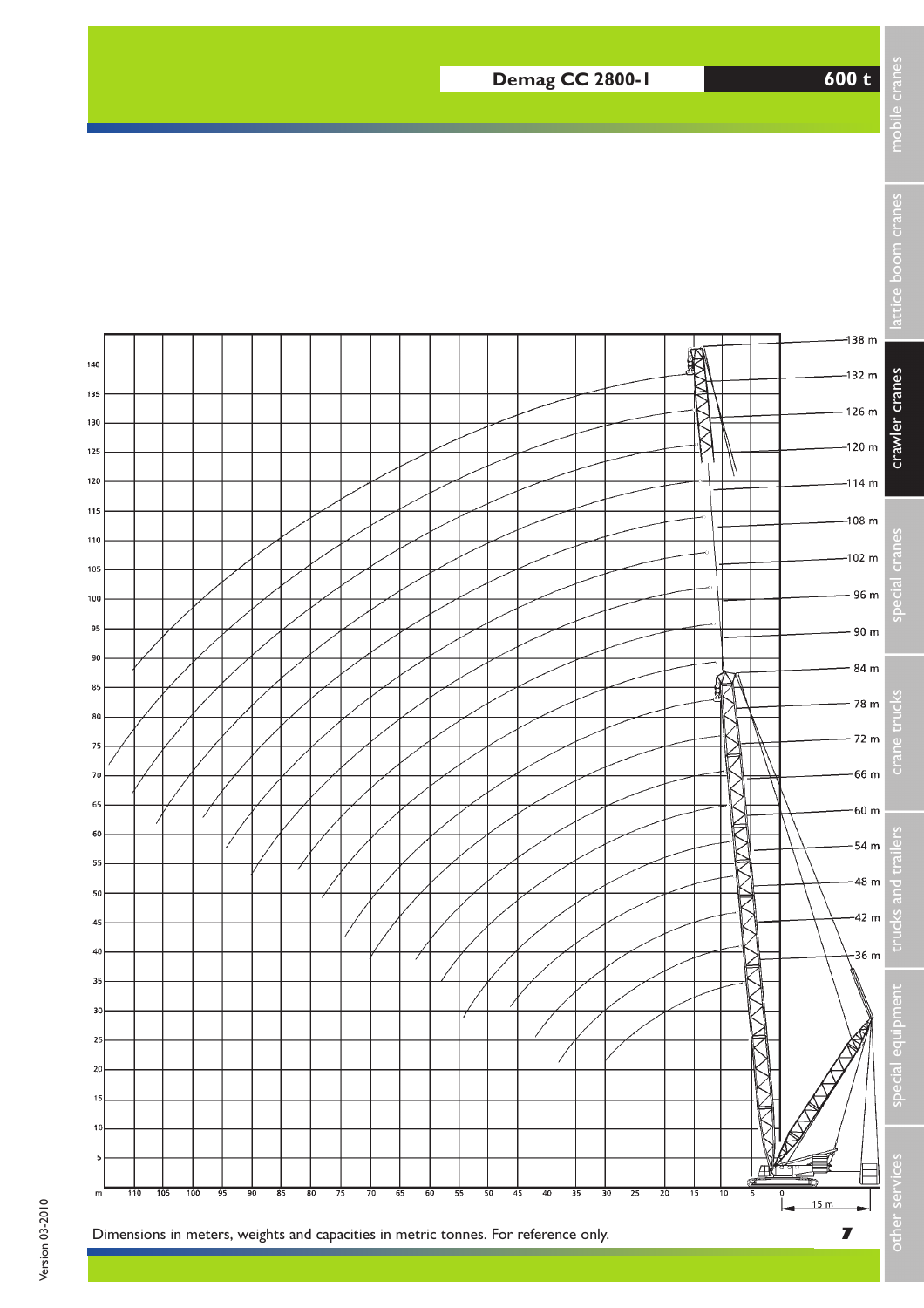| $\mathbb{Z}^2$ | $\mathscr{A}$ , | F a |          |      | <b>TAX</b>  | DIN |
|----------------|-----------------|-----|----------|------|-------------|-----|
| 36-84m         | 30m             | 80t | $0-300t$ | 8,4m | $360^\circ$ | 75% |











**DIN** 

| )-84m | sum | I 80C | U-SUU           |
|-------|-----|-------|-----------------|
| SSL   |     |       | 17 <sub>m</sub> |

| ß. |  |
|----|--|

| m              | 36  | 42  | 48  | 54  | 60   | 66   | 72   | 78   | 84   | m              |
|----------------|-----|-----|-----|-----|------|------|------|------|------|----------------|
| $\overline{7}$ | 600 |     |     |     |      |      |      |      |      | $\overline{7}$ |
| 8              | 600 | 593 | 580 |     |      |      |      |      |      | $\bf{8}$       |
| 9              | 600 | 593 | 580 | 525 | 476  |      |      |      |      | 9              |
| 10             | 599 | 593 | 580 | 525 | 476  | 414  | 373  |      |      | 10             |
| 2              | 583 | 574 | 580 | 525 | 476  | 414  | 373  | 316  | 281  | 12             |
| 4              | 549 | 534 | 532 | 525 | 476  | 414  | 373  | 316  | 281  | 4              |
| 16             | 482 | 479 | 477 | 475 | 470  | 409  | 373  | 316  | 281  | 16             |
| 8              | 428 | 426 | 423 | 422 | 420  | 388  | 362  | 315  | 281  | 8              |
| 20             | 371 | 382 | 380 | 378 | 377  | 367  | 345  | 306  | 278  | 20             |
| 22             | 323 | 345 | 345 | 343 | 341  | 340  | 328  | 298  | 271  | 22             |
| 24             | 284 | 305 | 315 | 313 | 311  | 310  | 307  | 290  | 265  | 24             |
| 26             | 251 | 273 | 284 | 286 | 285  | 284  | 279  | 273  | 259  | 26             |
| 28             | 222 | 245 | 256 | 262 | 261  | 259  | 256  | 250  | 241  | 28             |
| 30             | 196 | 220 | 234 | 239 | 240  | 238  | 235  | 231  | 223  | 30             |
| 34             |     | 178 | 194 | 202 | 204  | 204  | 202  | 199  | 192  | 34             |
| 38             |     | 143 | 6   | 7   | 176  | 176  | 176  | 173  | 168  | 38             |
| 42             |     |     | 133 | 146 | 152  | 155  | 154  | 153  | 148  | 42             |
| 46             |     |     |     | 123 | 3    | 135  | 137  | 136  | 132  | 46             |
| 50             |     |     |     |     | 113  | 118  | 2    | 2    | 119  | 50             |
| 54             |     |     |     |     | 96,5 | 103  | 107  | 108  | 106  | 54             |
| 58             |     |     |     |     |      | 89,5 | 94,5 | 96,5 | 95,5 | 58             |
| 62             |     |     |     |     |      |      | 82,5 | 85,5 | 85,5 | 62             |
| 66             |     |     |     |     |      |      |      | 75,5 | 76,5 | 66             |
| 70             |     |     |     |     |      |      |      | 66   | 68   | 70             |
| 74             |     |     |     |     |      |      |      |      | 60   | 74             |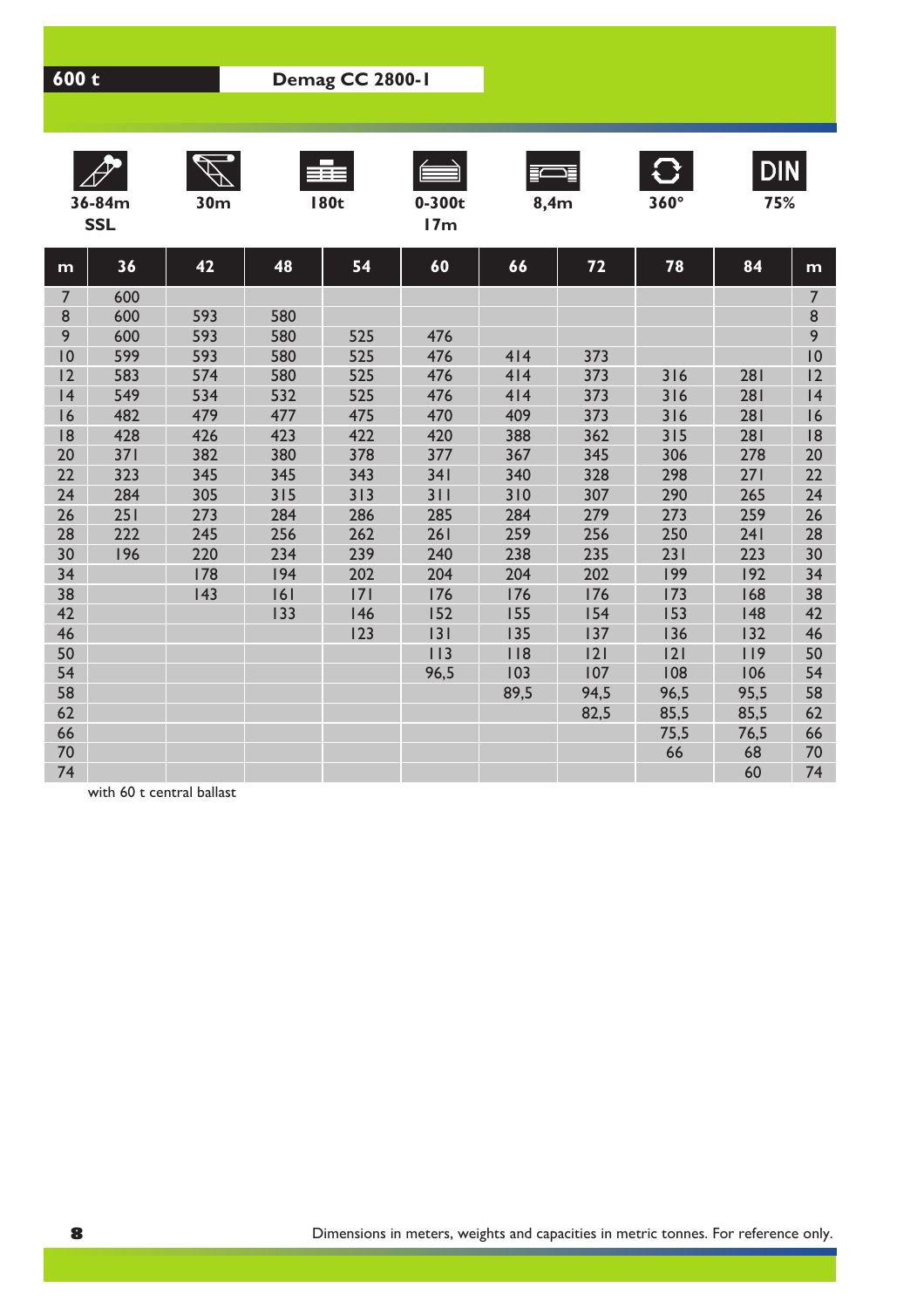|          |                        |                                                                                    |              |                    |              |                        | Demag CC 2800-1 |               |                             |                   | 600 t    | mobile cranes       |
|----------|------------------------|------------------------------------------------------------------------------------|--------------|--------------------|--------------|------------------------|-----------------|---------------|-----------------------------|-------------------|----------|---------------------|
|          | 54-108m<br><b>HSSL</b> | 30 <sub>m</sub>                                                                    |              | EEE<br><b>180t</b> |              | $0 - 300t$<br>$11-15m$ | 8,4m            |               | $\mathbf{C}$<br>$360^\circ$ | <b>DIN</b><br>75% |          | attice boom cranes  |
| m        | 54                     | 60                                                                                 | 66           | 72                 | 78           | 84                     | 90              | 96            | 102                         | 108               | m        |                     |
| 9        | 525                    | 476                                                                                |              |                    |              |                        |                 |               |                             |                   | 9        |                     |
| 0<br>12  | 525<br>525             | 476<br>476                                                                         | 421<br>421   | 393<br>393         | 364          | 307                    | 289             |               |                             |                   | 0<br>12  |                     |
| 4        | 511                    | 476                                                                                | 421          | 393                | 364          | 307                    | 288             | 254<br>253    | 218                         | 9                 | 4        |                     |
| 16       | 446                    | 444                                                                                | 421          | 393                | 364          | 307                    | 287             | 250           | 215                         | 189               | 16       |                     |
| 8        | 396                    | 394                                                                                | 392          | 390                | 364          | 307                    | 286             | 248           | 212                         | 187               | 8        | crawler cranes      |
| 20       | 355                    | 353                                                                                | 351          | 349                | 348          | 307                    | 285             | 246           | 210                         | 184               | 20       |                     |
| 22       | 321                    | 319                                                                                | 317          | 316                | 314          | 305                    | 274             | 242           | 208                         | 182               | 22       |                     |
| 24<br>26 | 292<br>265             | 291<br>265                                                                         | 289<br>263   | 287<br>263         | 286<br>262   | 284<br>260             | 264<br>254      | 236<br>231    | 203<br>198                  | 179<br>174        | 24<br>26 |                     |
| 28       | 243                    | 242                                                                                | 241          | 240                | 240          | 238                    | 237             | 226           | 193                         | 170               | 28       |                     |
| 30       | 224                    | 223                                                                                | 221          | 220                | 220          | 218                    | 217             | 213           | 188                         | 165               | 30       |                     |
| 34       | 193,3                  | 191,6                                                                              | 190,3        | 189,3              | 188,6        | 186,6                  | 186,3           | 183,6         | 173,3                       | 155,6             | 34       |                     |
| 38       | 166,3                  | 165,6                                                                              | 164,3        | 163,3              | 162,3        | 160,3                  | 160,3           | 158,3         | 156                         | 144,6             | 38       | special cranes      |
| 42       | 143                    | 145                                                                                | 43           | 142                | 4            | 139                    | 139             | 137           | 136                         | 132               | 42       |                     |
| 46<br>50 | 121,6                  | 128,3<br>111,3                                                                     | 128,3        | 126,6              | 125,6        | 123,6                  | 123,6           | 121,6         | 120,6                       | 118<br>105,5      | 46<br>50 |                     |
| 54       |                        | 97                                                                                 | 114,3<br>101 | 113,3<br>102       | 112,3<br>101 | 110,3<br>99            | 110,1<br>98,5   | 108,1<br>96,5 | 107,3<br>96                 | 94,5              | 54       |                     |
| 58       |                        |                                                                                    | 87           | 91                 | 92           | 90                     | 89,5            | 87,3          | 86,8                        | 85                | 58       |                     |
| 62       |                        |                                                                                    |              | 79,7               | 82,6         | 81,9                   | 81              | 79,3          | 78,8                        | 76,8              | 62       |                     |
| 66       |                        |                                                                                    |              |                    | 73           | 74                     | 74              | 72            | 71,5                        | 69,5              | 66       |                     |
| 70       |                        |                                                                                    |              |                    | 64,5         | 65,6                   | 67              | 65,6          | 65,5                        | 63,5              | 70       | trucks              |
| 74       |                        |                                                                                    |              |                    |              | 57,5                   | 60              | 59,3          | 59,6                        | 58                | 74       |                     |
| 78<br>80 |                        |                                                                                    |              |                    |              |                        | 53<br>50        | 53<br>49,5    | 54<br>51,2                  | 52<br>49,5        | 78<br>80 | <b>IRJO</b>         |
| 85       |                        |                                                                                    |              |                    |              |                        |                 | 43            | 44,2                        | 43,3              | 85       |                     |
| 86       |                        |                                                                                    |              |                    |              |                        |                 |               | 42,9                        | 42,1              | 86       |                     |
| 90       |                        |                                                                                    |              |                    |              |                        |                 |               | 38,2                        | 37,3              | 90       |                     |
| 94       |                        |                                                                                    |              |                    |              |                        |                 |               |                             | 33                | 94       |                     |
| 96       |                        | with 60 t central ballast<br>For HSSL a boom power kit is required                 |              |                    |              |                        |                 |               |                             | 31,6              | 96       | trucks and trailers |
|          |                        |                                                                                    |              |                    |              |                        |                 |               |                             |                   |          | special equipment   |
|          |                        | Dimensions in meters, weights and capacities in metric tonnes. For reference only. |              |                    |              |                        |                 |               |                             |                   | 9        | other services      |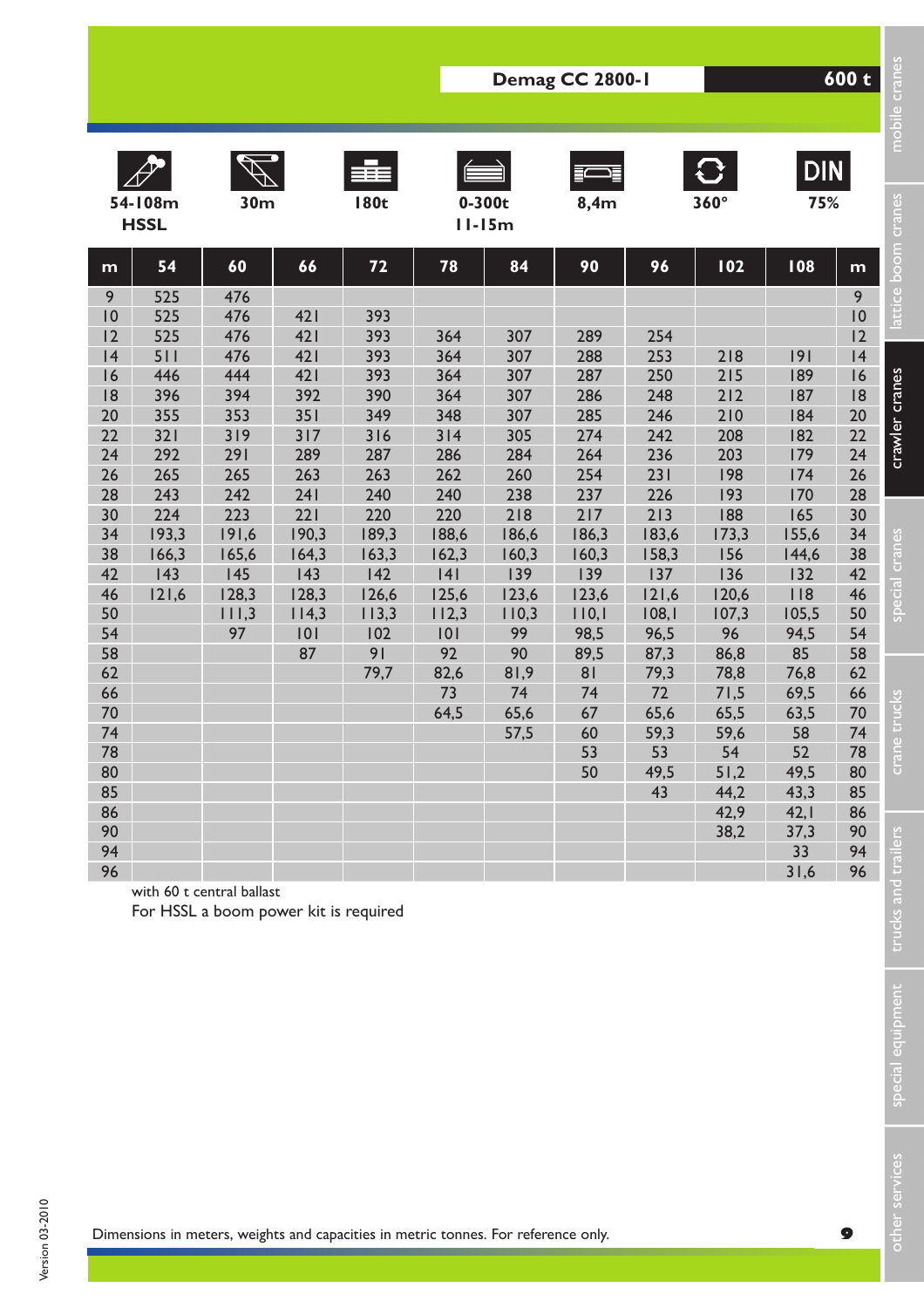| $\mathbb{Z}^2$ | $\mathscr{A}$ | ≡≡≡ |          |      | $\mathbf{\mathcal{L}}$ | DIN |
|----------------|---------------|-----|----------|------|------------------------|-----|
| 90-138m        | 30m           | 80t | $0-300t$ | 8.4m | $360^\circ$            | 75% |









**DIN** 

**SSL/LSL 11-15m**

|  |  | 0-300t |
|--|--|--------|
|  |  | l 5m   |

| ٠ |
|---|



|  |  | . . |
|--|--|-----|
|  |  |     |

| m   | 90   | 96   | 102  | 108  | 114  | 120              | <b>126</b> | 132  | 138  | m   |
|-----|------|------|------|------|------|------------------|------------|------|------|-----|
| 12  | 248  | 215  |      |      |      |                  |            |      |      | 12  |
| 4   | 248  | 214  | 8    | 153  | 134  | 122              |            |      |      | 4   |
| 16  | 248  | 213  | 179  | 150  | 132  | 2                | 109        | 96   | 82   | 16  |
| 18  | 248  | 212  | 178  | 147  | 131  | 120              | 108        | 95   | 80   | 18  |
| 20  | 246  | 211  | 176  | 145  | 129  | 118              | 108        | 94   | 79   | 20  |
| 22  | 241  | 209  | 174  | 142  | 127  | 117              | 107        | 93   | 78   | 22  |
| 24  | 235  | 205  | 172  | 139  | 126  | 115              | 106        | 92   | 77   | 24  |
| 26  | 230  | 202  | 170  | 136  | 124  | 114              | 105        | 91   | 75   | 26  |
| 28  | 224  | 199  | 168  | 133  | 122  | 112              | 104        | 90   | 74   | 28  |
| 30  | 212  | 194  | 166  | 130  | 120  | $\overline{111}$ | 103        | 89   | 73   | 30  |
| 34  | 9    | 178  | 156  | 124  | 117  | 107              | 101        | 87   | 71   | 34  |
| 38  | 166  | 163  | 145  | 119  | 113  | 104              | 99         | 86   | 68   | 38  |
| 42  | 146  | 145  | 134  | 114  | 108  | 100              | 97         | 85   | 66   | 42  |
| 46  | 129  | 129  | 124  | 108  | 104  | 97               | 94         | 83   | 63   | 46  |
| 50  | 116  | 115  | 114  | 103  | 99   | 93               | 91         | 82   | 61   | 50  |
| 54  | 105  | 104  | 104  | 98   | 95   | 90               | 88         | 80   | 58   | 54  |
| 58  | 95,5 | 95   | 94,5 | 93   | 91   | 86               | 85         | 78   | 55   | 58  |
| 62  | 87,5 | 87   | 86,5 | 85,5 | 85   | 82               | 82         | 75   | 52   | 62  |
| 66  | 80,5 | 80   | 79   | 78,5 | 78   | 77,5             | 77         | 73   | 49   | 66  |
| 70  | 74   | 73,5 | 73   | 72   | 71,5 | 71,5             | 71         | 69,5 | 46   | 70  |
| 74  | 68,5 | 68   | 67,5 | 66,5 | 66   | 66               | 65,5       | 64,5 | 42   | 74  |
| 78  | 61   | 63   | 62,5 | 61,5 | 61   | 61               | 60,5       | 59,5 | 39   | 78  |
| 82  |      | 56,5 | 58   | 57,5 | 57   | 56,5             | 56         | 55   | 36   | 82  |
| 86  |      |      | 52,5 | 53   | 53   | 52,5             | 52         | 51   | 33,9 | 86  |
| 90  |      |      | 47,2 | 48   | 48,8 | 49,1             | 48,7       | 47,5 | 32,9 | 90  |
| 94  |      |      |      | 43,1 | 44,3 | 45               | 45         | 43,7 | 31,9 | 94  |
| 98  |      |      |      |      | 40   | 4 <sub>l</sub>   | 41,3       | 40,2 | 30,9 | 98  |
| 102 |      |      |      |      |      | 37,1             | 37,7       | 36,9 | 29,8 | 102 |
| 106 |      |      |      |      |      | 33,3             | 34,2       | 33,6 | 28,8 | 106 |
| 110 |      |      |      |      |      |                  | 30,7       | 30,4 | 27,8 | 110 |
| 114 |      |      |      |      |      |                  |            | 27,3 | 26,8 | 114 |
| 118 |      |      |      |      |      |                  |            |      | 24,4 | 8   |
| 122 |      |      |      |      |      |                  |            |      | 22   | 122 |

with 60 t central ballast

Ī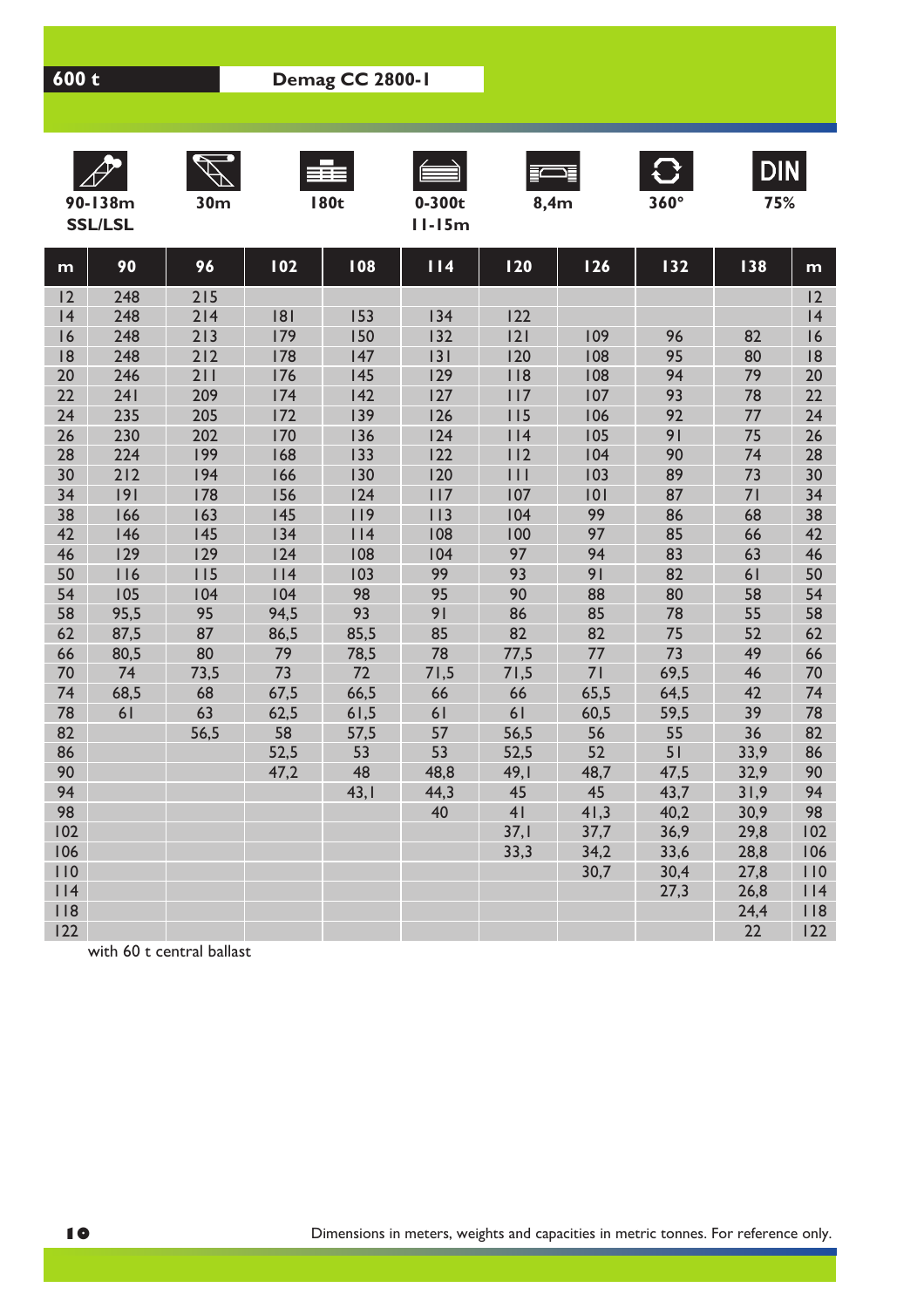|            |                               |                                      |              |              | Demag CC 2800-1                                                                    |              | 600 t        | mobile cranes |                   |                |                     |
|------------|-------------------------------|--------------------------------------|--------------|--------------|------------------------------------------------------------------------------------|--------------|--------------|---------------|-------------------|----------------|---------------------|
|            | 90-138m<br><b>SSL/LSL/SGL</b> | 30 <sub>m</sub>                      |              | <b>180t</b>  | $0-300t$<br>$11-15m$                                                               | 8,4m         |              | $360^\circ$   | <b>DIN</b><br>75% |                | lattice boom cranes |
| m          | 90                            | 96                                   | 102          | 108          | 114                                                                                | <b>120</b>   | 126          | 132           | 138               | m              |                     |
| 12         | 250                           | 225                                  |              |              |                                                                                    |              |              |               |                   | 12             |                     |
| 4          | 250                           | 223                                  | 203          | 183          | 162                                                                                | 146          |              |               |                   | 4              |                     |
| 16         | 250                           | 220                                  | 199          | 181          | 6                                                                                  | 146          | 129          | 117           | 103               | 16             |                     |
| 18<br>20   | 250<br>249                    | 217<br>215                           | 196<br>193   | 180<br>179   | 160<br>159                                                                         | 145<br>144   | 128<br>127   | 116<br>115    | 102<br>101        | 8<br>20        |                     |
| 22         | 241                           | 210                                  | 190          | 179          | 158                                                                                | 143          | 126          | 114           | 100               | 22             |                     |
| 24         | 236                           | 205                                  | 185          | 177          | 157                                                                                | 142          | 125          | 113           | 99                | 24             |                     |
| 26         | 230                           | 200                                  | 180          | 174          | 155                                                                                | 4            | 124          | 112           | 98                | 26             |                     |
| 28         | 224                           | 195                                  | 175          | 170          | 154                                                                                | 140          | 124          | $  \  $       | 97                | 28             | crawler cranes      |
| 30         | 205                           | 188                                  | 170          | 166          | 152                                                                                | 138          | 123          | 110           | 95,5              | 30             |                     |
| 34         | 176,3                         | 170                                  | 157,3        | 153,3        | 146                                                                                | 135,3        | 2            | 108           | 93,5              | 34             |                     |
| 38         | 152,3                         | 151,3                                | 144,3        | 142,3        | 138                                                                                | 129          | 117,3        | 105,4         | 91,5              | 38             |                     |
| 42         | 133                           | 132                                  | 3            | 129          | 128                                                                                | 2            | 112          | 102           | 89                | 42             | special cranes      |
| 46         | 118,3                         | 117,3                                | 116,3        | 114,3        | 113,3                                                                              | 110,3        | 105,3        | 97            | 85,3              | 46             |                     |
| 50         | 105,6                         | 104,8                                | 103,6        | 101,8        | 100,6                                                                              | 99,3         | 97,5         | 91,3          | 81,6              | 50             |                     |
| 54         | 95                            | 94,5                                 | 93           | 91,5         | 90                                                                                 | 89           | 87,5         | 86            | 78                | 54             |                     |
| 58<br>62   | 86,6<br>79                    | 86, I<br>78,5                        | 84,5<br>77,1 | 82,7<br>75,1 | 81,6<br>74                                                                         | 80,3<br>72,6 | 79,1<br>71,5 | 77,6<br>69,9  | 74<br>68          | 58<br>62       |                     |
| 66         | 72,5                          | 71,5                                 | 70,5         | 68,5         | 67                                                                                 | 66           | 64,5         | 63            | 61,5              | 66             |                     |
| 70         | 66,8                          | 66,1                                 | 64,8         | 62,8         | 61,6                                                                               | 60           | 58,8         | 57,3          | 55,5              | 70             |                     |
| 74         | 61,8                          | 61,1                                 | 59,6         | 57,7         | 56,4                                                                               | 55,1         | 53,7         | 52            | 50,1              | 74             |                     |
| 78         | 57,5                          | 56,5                                 | 55           | 53           | 52                                                                                 | 50,5         | 49,1         | 47,2          | 45,4              | 78             | trucks              |
| 82         |                               | 52,5                                 | 50,8         | 49,2         | 48                                                                                 | 46,3         | 44,8         | 42,8          | 41,1              | 82             |                     |
| 86         |                               |                                      | 46,5         | 45,7         | 44,2                                                                               | 42,4         | 40,8         | 39            | 37,2              | 86             | cran                |
| 90         |                               |                                      | 42,5         | 42,3         | 40,6                                                                               | 38,9         | 37,3         | 35,4          | 33,6              | 90             |                     |
| 94         |                               |                                      |              | 39,1         | 37,5                                                                               | 35,7         | 34,1         | 32,2          | 30,4              | 94             |                     |
| 98         |                               |                                      |              |              | 34,6                                                                               | 32,8         | 31,2         | 29,3          | 27,5              | 98             |                     |
| 102        |                               |                                      |              |              |                                                                                    | 30,2         | 28,6         | 26,7          | 24,8              | 102            |                     |
| 106        |                               |                                      |              |              |                                                                                    | 27,4         | 26,2         | 24,3          | 22,4              | 106            |                     |
| 110<br>114 |                               |                                      |              |              |                                                                                    |              | 23,5         | 21,9          | 20,1              | 110            |                     |
| 118        |                               |                                      |              |              |                                                                                    |              |              | 19,6          | 18,1<br>15,5      | 114<br>118     |                     |
| 122        |                               |                                      |              |              |                                                                                    |              |              |               | 12,7              | 122            |                     |
|            |                               | with 60 t central ballast            |              |              |                                                                                    |              |              |               |                   |                | trucks and trailers |
|            |                               | For SGL a boom power kit is required |              |              |                                                                                    |              |              |               |                   |                |                     |
|            |                               |                                      |              |              |                                                                                    |              |              |               |                   |                |                     |
|            |                               |                                      |              |              |                                                                                    |              |              |               |                   |                |                     |
|            |                               |                                      |              |              |                                                                                    |              |              |               |                   |                |                     |
|            |                               |                                      |              |              |                                                                                    |              |              |               |                   |                | special equipment   |
|            |                               |                                      |              |              |                                                                                    |              |              |               |                   |                |                     |
|            |                               |                                      |              |              |                                                                                    |              |              |               |                   |                |                     |
|            |                               |                                      |              |              |                                                                                    |              |              |               |                   |                |                     |
|            |                               |                                      |              |              |                                                                                    |              |              |               |                   |                |                     |
|            |                               |                                      |              |              |                                                                                    |              |              |               |                   |                |                     |
|            |                               |                                      |              |              |                                                                                    |              |              |               |                   |                |                     |
|            |                               |                                      |              |              |                                                                                    |              |              |               |                   |                | other services      |
|            |                               |                                      |              |              |                                                                                    |              |              |               |                   |                |                     |
|            |                               |                                      |              |              | Dimensions in meters, weights and capacities in metric tonnes. For reference only. |              |              |               |                   | $\blacksquare$ |                     |

special equipment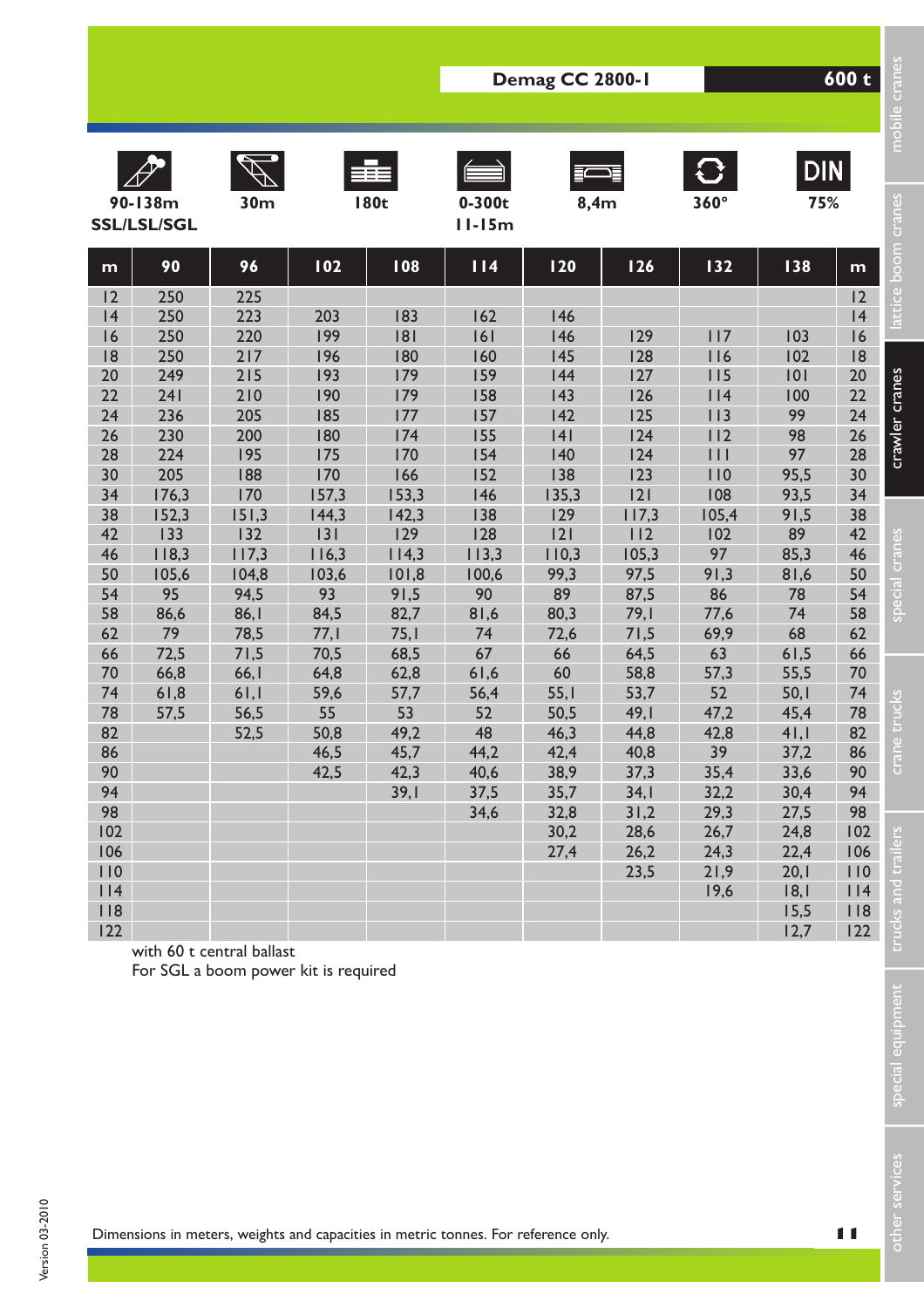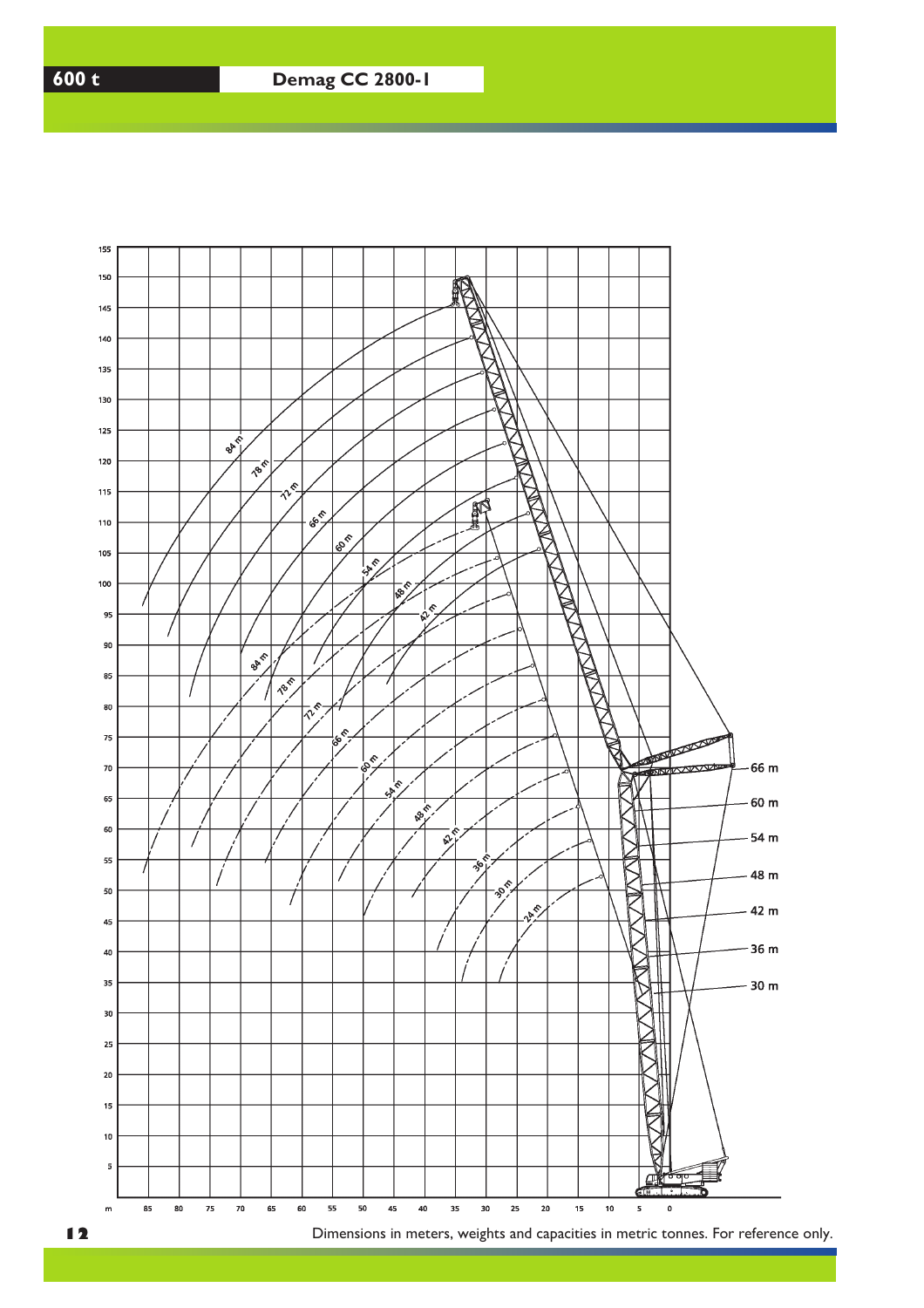











|                                                                                                                                                                           |                                                                                              |                                                              |                                                                                    |                                                                        |                                                                                                 |                                                                                                    | Demag CC 2800-1                                                                                      |                                                                                                      |                                                                                                                        |                                                                                                                        |                                                                                                                                                | 600 t                                                                                                                                                                     |                                                                                               |
|---------------------------------------------------------------------------------------------------------------------------------------------------------------------------|----------------------------------------------------------------------------------------------|--------------------------------------------------------------|------------------------------------------------------------------------------------|------------------------------------------------------------------------|-------------------------------------------------------------------------------------------------|----------------------------------------------------------------------------------------------------|------------------------------------------------------------------------------------------------------|------------------------------------------------------------------------------------------------------|------------------------------------------------------------------------------------------------------------------------|------------------------------------------------------------------------------------------------------------------------|------------------------------------------------------------------------------------------------------------------------------------------------|---------------------------------------------------------------------------------------------------------------------------------------------------------------------------|-----------------------------------------------------------------------------------------------|
|                                                                                                                                                                           | 30 <sub>m</sub>                                                                              |                                                              | 24-84m                                                                             |                                                                        | 辈<br><b>180t</b>                                                                                |                                                                                                    | 8,4m                                                                                                 |                                                                                                      | $\mathbf{C}$<br>$360^\circ$                                                                                            |                                                                                                                        | <b>DIN</b><br>75%                                                                                                                              |                                                                                                                                                                           | mobile cran                                                                                   |
|                                                                                                                                                                           | <b>SW 85°</b>                                                                                |                                                              |                                                                                    |                                                                        |                                                                                                 |                                                                                                    |                                                                                                      |                                                                                                      |                                                                                                                        |                                                                                                                        |                                                                                                                                                |                                                                                                                                                                           |                                                                                               |
| m<br> 4<br>16<br> 8<br>20<br>22<br>24<br>26<br>28<br>30<br>34<br>38<br>40<br>42<br>44<br>46<br>50<br>54<br>58<br>62<br>66<br>68<br>70<br>74<br>78<br>80<br>82<br>84<br>86 | 24<br>208<br>172<br>145<br>126<br>$  \  $<br>98,5<br>89<br>80,5<br>with 60 t central ballast | 30<br> 7 <br>144<br>125<br>110<br>98<br>88<br>80<br>73<br>62 | 36<br> 44<br>124<br>109<br>97<br>87,5<br>79<br>72<br>61<br>52,5                    | 42<br>123<br>108<br>96<br>86<br>78<br>71<br>60<br>51,5<br>48,4<br>45,3 | 48<br>107<br>95,5<br>85,5<br>77,5<br>70,5<br>59,5<br>51<br>47,7<br>44,5<br>41,8<br>39,2<br>34,9 | 30<br>54<br>94<br>84,5<br>76<br>69,5<br>58,5<br>50<br>46,7<br>43,4<br>40,7<br>38,1<br>33,7<br>30,1 | 60<br>83,5<br>75,5<br>68,5<br>57,5<br>49,4<br>46<br>42,7<br>40<br>37,4<br>33<br>29,3<br>26,3<br>23,6 | 66<br>75<br>68<br>57<br>48,7<br>45,4<br>42,1<br>39,4<br>36,7<br>32,3<br>28,7<br>25,6<br>22,9<br>20,6 | 72<br>67<br>56<br>47,5<br>44,2<br>40,9<br>38,2<br>35,6<br>31,2<br>27,5<br>24,4<br>21,6<br>19,2<br> 8, <br>17,1<br>15,3 | 78<br>55,5<br>47,3<br>44<br>40,7<br>38<br>35,3<br>30,9<br>27,2<br>24,1<br>21,3<br>18,8<br>17,7<br>16,6<br>14,8<br>13,2 | 84<br>54,5<br>46,4<br>43<br>39,7<br>37<br>34,4<br>30<br>26,3<br>23<br>20,2<br>17,7<br>16,6<br>15,6<br>13,7<br>12<br>11,3<br>10,6<br>9,9<br>9,3 | m<br> 4<br>16<br> 8<br>20<br>22<br>24<br>26<br>28<br>30<br>34<br>38<br>40<br>42<br>44<br>46<br>50<br>54<br>58<br>62<br>66<br>68<br>70<br>74<br>78<br>80<br>82<br>84<br>86 | attice boom cranes<br>crawler cranes<br>special cranes<br>crane trucks<br>trucks and trailers |
|                                                                                                                                                                           |                                                                                              |                                                              |                                                                                    |                                                                        |                                                                                                 |                                                                                                    |                                                                                                      |                                                                                                      |                                                                                                                        |                                                                                                                        |                                                                                                                                                |                                                                                                                                                                           | special equipment                                                                             |
|                                                                                                                                                                           |                                                                                              |                                                              | Dimensions in meters, weights and capacities in metric tonnes. For reference only. |                                                                        |                                                                                                 |                                                                                                    |                                                                                                      |                                                                                                      |                                                                                                                        |                                                                                                                        |                                                                                                                                                | 13                                                                                                                                                                        | other services                                                                                |

**13**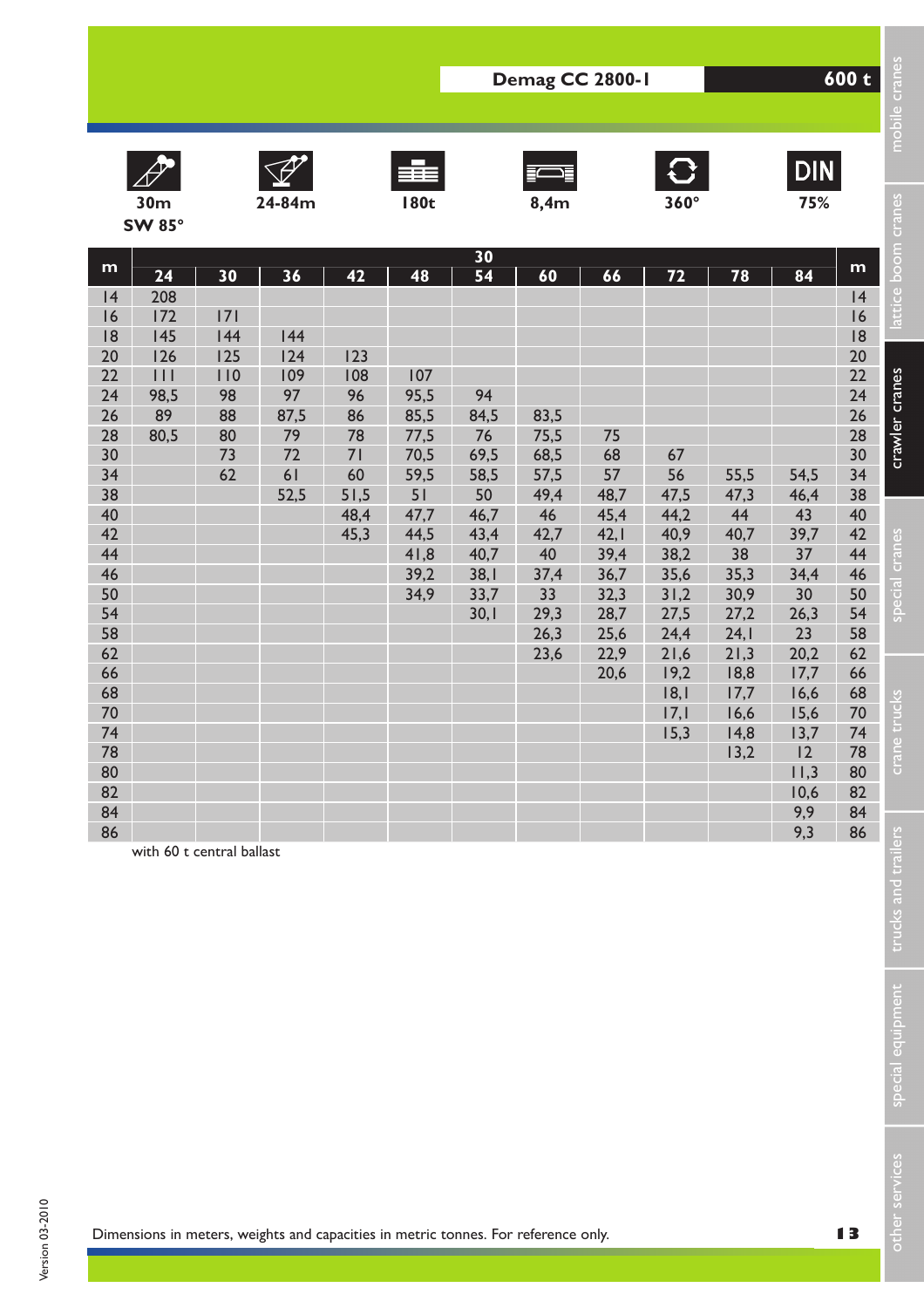













**DIN** 

**SW 85°**

**m 36** 24 | 30 | 36 | 42 | 48 | 54 | 60 | 66 | 72 | 78 | 84 <sup>| m</sup> 16 170 16 18 144 143 143 18 20 125 124 123 122 20 22 110 109 108 107 106 22 24 98 97 96,5 95,5 94,5 93,5 24 26 88 87,5 86,5 85,5 85 83,5 83 26 28 80 79 78,5 77,5 76,5 75,5 75 74 28 30 72,5 71,5 70,5 70 68,5 68 67,5 66 30 34 61 60,5 59,5 59 57,5 57 56,5 55 55 54 34 38 52 51 50,5 49,5 48,8 48,1 47 46,7 45,8 38 42 44,8 44,1 42,9 42,2 41,6 40,4 40,2 39,2 42 46 39,5 38,8 37,6 36,9 36,3 35,1 34,8 33,9 46 50 34,4 33,3 32,6 31,9 30,7 30,5 29,5 50 54 29,7 28,9 28,2 27,1 26,8 25,9 54 58 26,7 25,9 25,2 24 23,6 22,6 58 62 23,3 22,5 21,2 20,8 19,7 62 66 20,2 18,8 18,4 17,3 66 70 16,7 16,2 15,1 70 74 14,9 14,4 13,3 74 78 12,8 11,6 78 80 | <mark>10,9 80 | 10,9 80 | 10,9 80 | 10,9 80 | 10,9 80</mark> | 10,9 | 10,9 | 10,9 | 10,9 | 10,9 | 10,9 | 10,9 | 10,9 | 10 82 **10,2 82** 84 9,5 84 86 8,9 86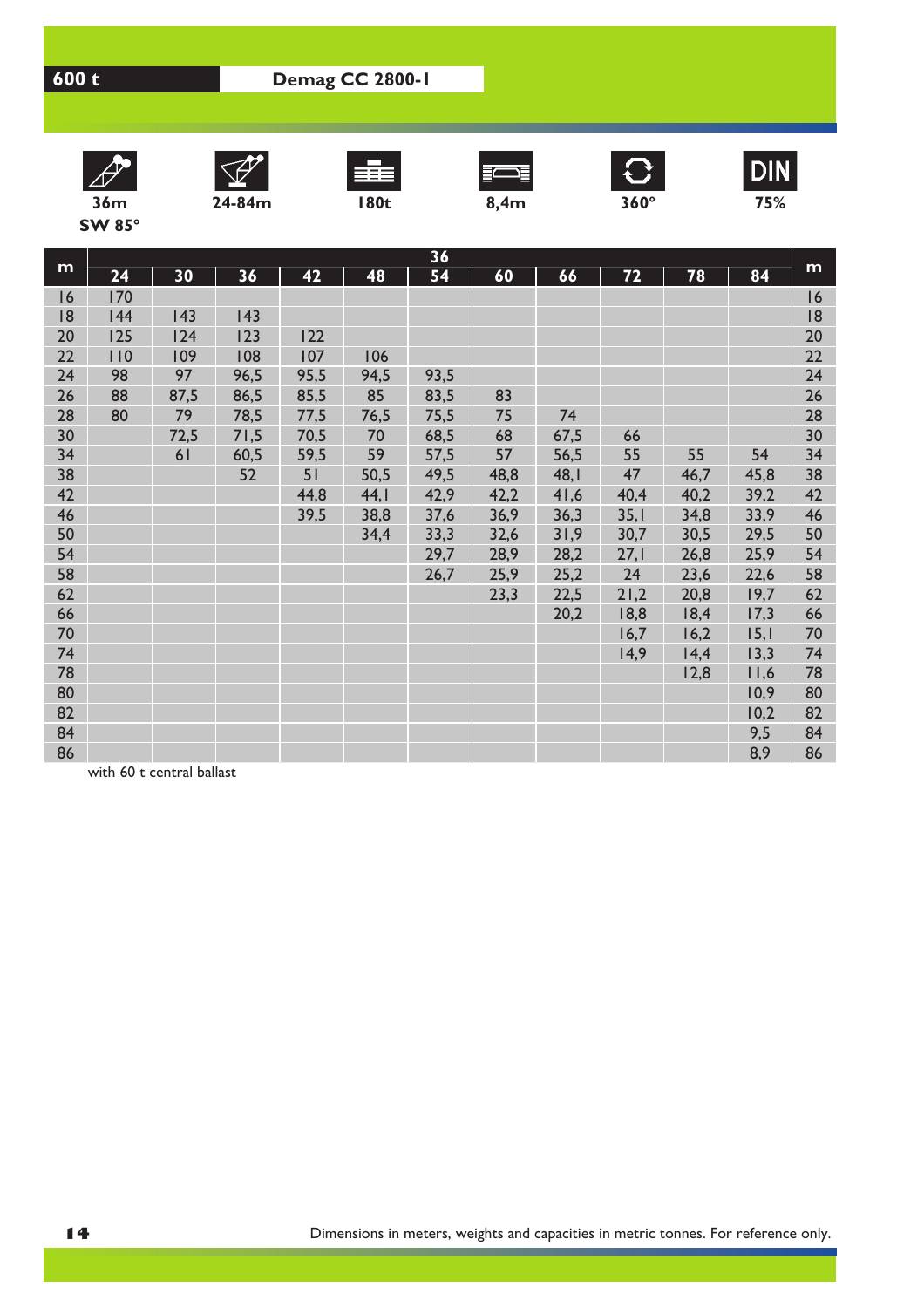











**DIN** 

|          |                           |              |                                                                                    |              |              |              | Demag CC 2800-1 |              |                 |                 |              | 600 t    |                     |
|----------|---------------------------|--------------|------------------------------------------------------------------------------------|--------------|--------------|--------------|-----------------|--------------|-----------------|-----------------|--------------|----------|---------------------|
|          |                           |              |                                                                                    |              |              |              |                 |              |                 |                 |              |          | mobile cran         |
|          |                           |              |                                                                                    |              | ≣≣≣          |              |                 |              | $\mathbf{C}$    |                 | DIN          |          |                     |
|          | 42m                       |              | 24-84m                                                                             |              | <b>180t</b>  |              | 8,4m            |              | $360^\circ$     |                 | 75%          |          |                     |
|          | <b>SW 85°</b>             |              |                                                                                    |              |              |              |                 |              |                 |                 |              |          | attice boom cranes  |
|          |                           |              |                                                                                    |              |              | 42           |                 |              |                 |                 |              |          |                     |
| m        | 24                        | 30           | 36                                                                                 | 42           | 48           | 54           | 60              | 66           | $\overline{72}$ | $\overline{78}$ | 84           | m        |                     |
| 6<br> 8  | 169<br>143                | 142          |                                                                                    |              |              |              |                 |              |                 |                 |              | 16<br> 8 |                     |
| 20       | 124                       | 123          | 122                                                                                |              |              |              |                 |              |                 |                 |              | 20       |                     |
| 22       | 109                       | 108          | 107                                                                                | 106          |              |              |                 |              |                 |                 |              | 22       |                     |
| 24       | 97                        | 96,5         | 95,5                                                                               | 94,5         | 93,5         | 92,5         |                 |              |                 |                 |              | 24       | crawler cranes      |
| 26<br>28 | 87,5<br>79                | 86,5<br>78,5 | 86<br>77,5                                                                         | 84,5<br>76,5 | 84<br>76     | 83<br>74,5   | 82<br>74        | 73,5         |                 |                 |              | 26<br>28 |                     |
| 30       |                           | 71,5         | 71                                                                                 | 70           | 69           | 68           | 67              | 66,5         | 65,5            |                 |              | 30       |                     |
| 34       |                           | 60,5         | 60                                                                                 | 59           | 58           | 57           | 56,5            | 55,5         | 54,5            | 54              | 53           | 34       |                     |
| 38       |                           |              | 51,5                                                                               | 50,5         | 50           | 48,9         | 48,2            | 47,5         | 46,4            | 46,1            | 45,2         | 38       |                     |
| 42<br>46 |                           |              |                                                                                    | 44,2<br>39   | 43,5<br>38,3 | 42,4<br>37,1 | 41,7<br>36,4    | 41<br>35,7   | 39,8<br>34,6    | 39,6<br>34,3    | 38,6<br>33,4 | 42<br>46 |                     |
| 50       |                           |              |                                                                                    |              | 34           | 32,8         | 32,1            | 31,4         | 30,2            | 30              | 29           | 50       |                     |
| 54       |                           |              |                                                                                    |              |              | 29,2         | 28,5            | 27,8         | 26,6            | 26,3            | 25,3         | 54       |                     |
| 58       |                           |              |                                                                                    |              |              | 26,2         | 25,4            | 24,7         | 23,5            | 23,1            | 22           | 58       | special cranes      |
| 62<br>66 |                           |              |                                                                                    |              |              |              | 22,8            | 22,1<br>19,7 | 20,7<br>18,3    | 20,3<br>17,9    | 19,2<br>16,8 | 62<br>66 |                     |
| 70       |                           |              |                                                                                    |              |              |              |                 | 17,7         | 16,2            | 15,8            | 14,7         | 70       |                     |
| 74       |                           |              |                                                                                    |              |              |              |                 |              | 14,4            | 13,9            | 12,8         | 74       |                     |
| 76       |                           |              |                                                                                    |              |              |              |                 |              |                 | 3,              | 12           | 76       |                     |
| 78<br>80 |                           |              |                                                                                    |              |              |              |                 |              |                 | 12,3            | 11,2<br>10,5 | 78<br>80 |                     |
| 82       |                           |              |                                                                                    |              |              |              |                 |              |                 |                 | 9,8          | 82       | ine trucks          |
| 86       |                           |              |                                                                                    |              |              |              |                 |              |                 |                 | 8.5          | 86       |                     |
|          | with 60 t central ballast |              |                                                                                    |              |              |              |                 |              |                 |                 |              |          | ະະ                  |
|          |                           |              |                                                                                    |              |              |              |                 |              |                 |                 |              |          |                     |
|          |                           |              |                                                                                    |              |              |              |                 |              |                 |                 |              |          |                     |
|          |                           |              |                                                                                    |              |              |              |                 |              |                 |                 |              |          |                     |
|          |                           |              |                                                                                    |              |              |              |                 |              |                 |                 |              |          |                     |
|          |                           |              |                                                                                    |              |              |              |                 |              |                 |                 |              |          |                     |
|          |                           |              |                                                                                    |              |              |              |                 |              |                 |                 |              |          | trucks and trailers |
|          |                           |              |                                                                                    |              |              |              |                 |              |                 |                 |              |          |                     |
|          |                           |              |                                                                                    |              |              |              |                 |              |                 |                 |              |          |                     |
|          |                           |              |                                                                                    |              |              |              |                 |              |                 |                 |              |          |                     |
|          |                           |              |                                                                                    |              |              |              |                 |              |                 |                 |              |          |                     |
|          |                           |              |                                                                                    |              |              |              |                 |              |                 |                 |              |          |                     |
|          |                           |              |                                                                                    |              |              |              |                 |              |                 |                 |              |          |                     |
|          |                           |              |                                                                                    |              |              |              |                 |              |                 |                 |              |          | special equipment   |
|          |                           |              |                                                                                    |              |              |              |                 |              |                 |                 |              |          |                     |
|          |                           |              |                                                                                    |              |              |              |                 |              |                 |                 |              |          |                     |
|          |                           |              |                                                                                    |              |              |              |                 |              |                 |                 |              |          |                     |
|          |                           |              |                                                                                    |              |              |              |                 |              |                 |                 |              |          | services            |
|          |                           |              |                                                                                    |              |              |              |                 |              |                 |                 |              |          | ă                   |
|          |                           |              | Dimensions in meters, weights and capacities in metric tonnes. For reference only. |              |              |              |                 |              |                 |                 |              | 15       |                     |

Version 03-2010

Version 03-2010

special equipment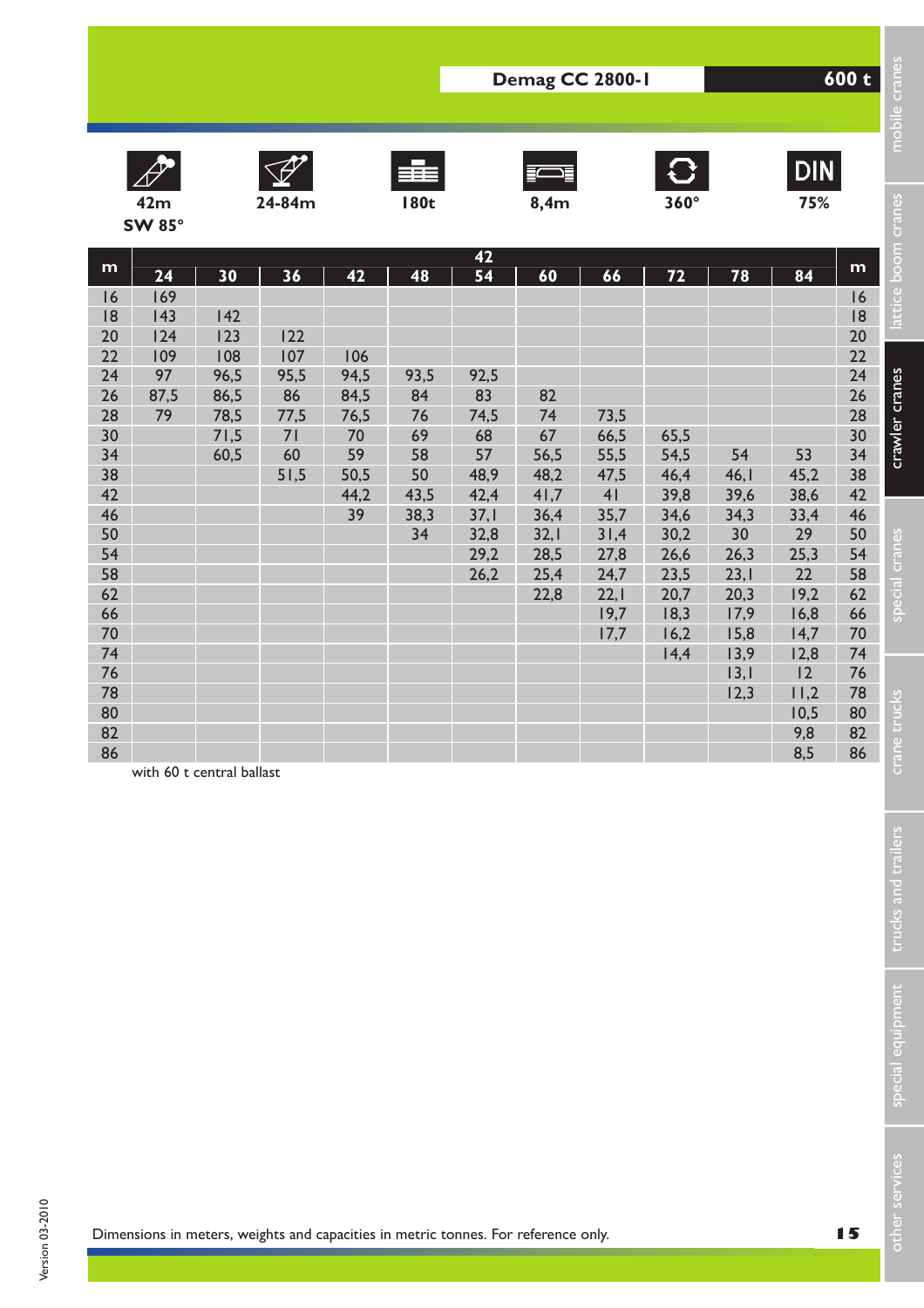













**DIN** 

**SW 85°**

**m 48** 24 | 30 | 36 | 42 | 48 | 54 | 60 | 66 | 72 | 78 | 84 <sup>| m</sup> 16 168 16 18 142 141 18 20 123 122 121 20 22 108 107 106 105 22 24 96,5 95,5 94,5 93,5 92,5 24 26 86,5 85,5 85 84 83 82 26 28 78,5 77,5 77 76 75 74 73 28 30 71,5 71 70 69 68,5 67 66,5 65,5 30 34 60 59,5 58 57,5 56,5 55,5 55 53,5 53,5 52,5 34 38 51 50 49,4 48,3 47,6 46,9 45,7 45,5 44,5 38 42 43,7 42,9 41,8 41,1 40,4 39,2 39 38 42 46 38,5 37,7 36,6 35,9 35,2 34 33,8 32,8 46 48 35,5 34,4 33,7 33 31,8 31,6 30,6 48 50 33,4 32,3 31,6 30,9 29,7 29,5 28,5 50 54 28,7 28 27,3 26,1 25,8 24,7 54 58 25,8 25 24,3 22,9 22,6 21,5 58 62 22,4 21,5 20,2 19,8 18,7 62 66 19,2 17,8 17,4 16,3 66 70 17,2 15,7 15,3 14,2 70 72 14,8 14,4 13,3 72 74 14 13,5 12,4 74 78 11,9 10,8 78 82 **10,5 9,3 82** 84 | **84 | 1990 | 1990 | 1990 | 1990 | 1990 | 1990 | 1990 | 1990 | 1990 | 1990 | 1990 | 1990 | 1990 | 1990 | 1** 86 | **Andrej Andrej Andrej Andrej Andrej Andrej Andrej Andrej Andrej Andrej Andrej Andrej Andrej Andrej Andrej**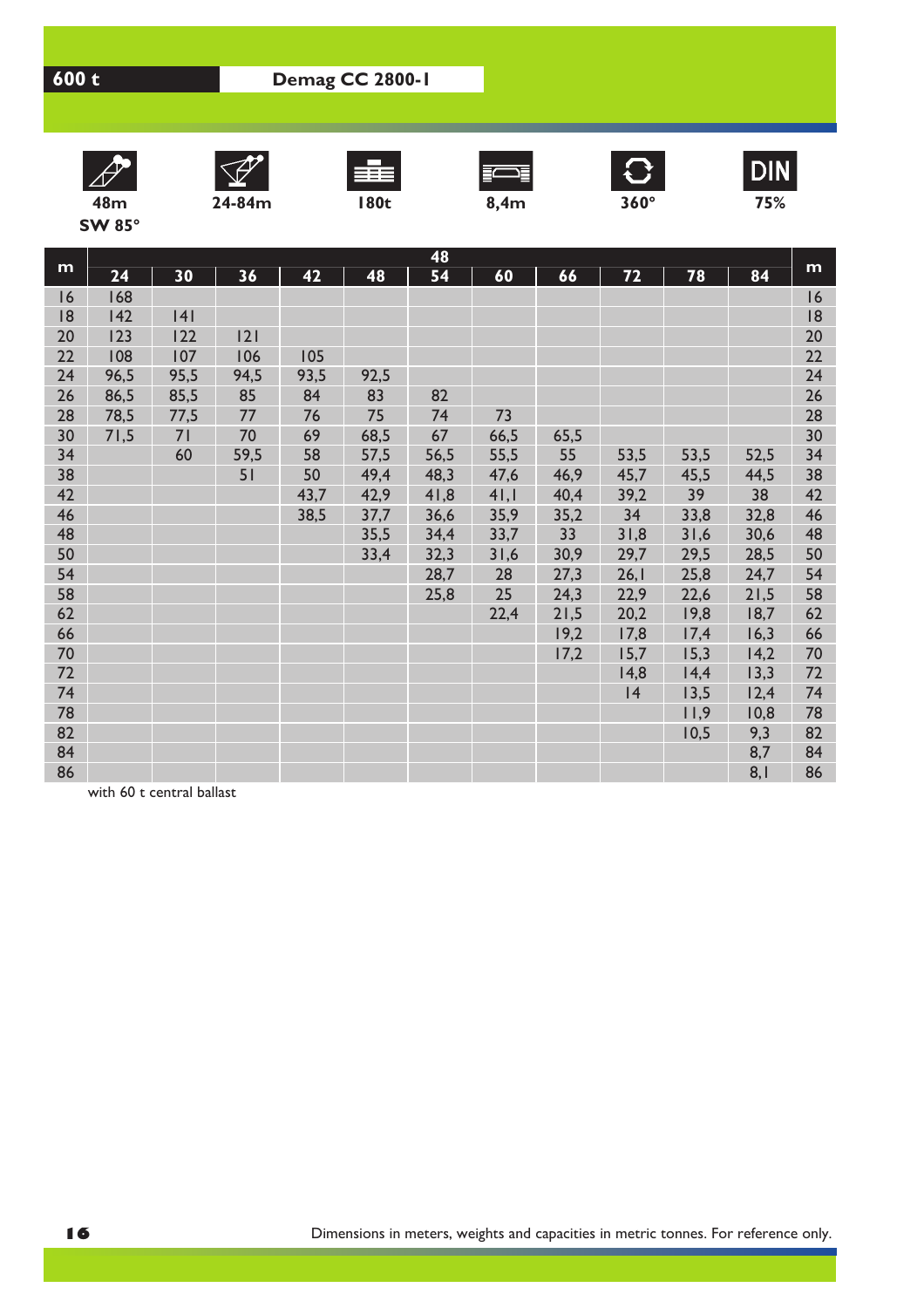











**DIN** 

|                                                                                                         |                                                              |                                                           |                                                                                    |                                                                   |                                                                        |                                                                                            | Demag CC 2800-1                                                                        |                                                                              |                                                                        |                                                                          |                                                                           | 600 t                                                                                                   |                                                        |
|---------------------------------------------------------------------------------------------------------|--------------------------------------------------------------|-----------------------------------------------------------|------------------------------------------------------------------------------------|-------------------------------------------------------------------|------------------------------------------------------------------------|--------------------------------------------------------------------------------------------|----------------------------------------------------------------------------------------|------------------------------------------------------------------------------|------------------------------------------------------------------------|--------------------------------------------------------------------------|---------------------------------------------------------------------------|---------------------------------------------------------------------------------------------------------|--------------------------------------------------------|
|                                                                                                         | 54m<br><b>SW 85°</b>                                         |                                                           | 24-84m                                                                             |                                                                   | 辈<br><b>180t</b>                                                       |                                                                                            | 8,4m                                                                                   |                                                                              | $\mathbf{C}$<br>$360^\circ$                                            |                                                                          | <b>DIN</b><br>75%                                                         |                                                                                                         | mobile cran                                            |
| m<br> 6<br> 8<br>20<br>22<br>24<br>26<br>28<br>30<br>34<br>38<br>42<br>46<br>50<br>54<br>56<br>58<br>62 | 24<br>166<br> 4 <br>122<br>107<br>95,5<br>85,5<br>77,5<br>71 | 30<br>140<br> 2 <br>106<br>94,5<br>85<br>77<br>70<br>59,5 | 36<br>120<br>105<br>93,5<br>84<br>76<br>69,5<br>58,5<br>50,5<br>44, I              | 42<br>104<br>92,5<br>83<br>75<br>68<br>57,5<br>49,5<br>43<br>37,9 | 48<br>91,5<br>82<br>74<br>67,5<br>56,5<br>48,8<br>42,3<br>37,2<br>32,9 | 54<br>54<br>81<br>73<br>66,5<br>55,5<br>47,6<br>41,2<br>36<br>31,8<br>28,2<br>26,7<br>25,3 | 60<br>72,5<br>65,5<br>55<br>46,9<br>40,5<br>35,3<br>31,1<br>27,5<br>26<br>24,5<br>21,9 | 66<br>65<br>54<br>46,2<br>39,8<br>34,6<br>30,4<br>26,8<br>25,2<br>23,7<br>21 | 72<br>53<br>45<br>38,6<br>33,4<br>29,2<br>25,5<br>23,9<br>22,3<br>19,6 | 78<br>52,5<br>44,8<br>38,4<br>33,2<br>28,9<br>25,2<br>23,6<br>22<br>19,3 | 84<br>43,8<br>37,4<br>32,2<br>27,9<br>24,1<br>22,5<br>20,9<br>18,2        | m<br>16<br> 8<br>20<br>22<br>24<br>26<br>28<br>30<br>34<br>38<br>42<br>46<br>50<br>54<br>56<br>58<br>62 | attice boom cranes<br>crawler cranes<br>special cranes |
| 66<br>70<br>74<br>76<br>78<br>80<br>82<br>84<br>86                                                      | with 60 t central ballast                                    |                                                           |                                                                                    |                                                                   |                                                                        |                                                                                            |                                                                                        | 18,7<br>16,7                                                                 | 17,2<br>15,2<br>13,5                                                   | 16,9<br>14,8<br>13<br>12,2<br>11,4<br>10,7<br>10,1                       | 15,8<br>13,7<br>11,9<br>$  \,   \,  $<br>10,3<br>9,6<br>8,9<br>8,3<br>7,7 | 66<br>70<br>74<br>76<br>78<br>80<br>82<br>84<br>86                                                      | ine trucks<br>Ğ<br>trucks and trailers                 |
|                                                                                                         |                                                              |                                                           | Dimensions in meters, weights and capacities in metric tonnes. For reference only. |                                                                   |                                                                        |                                                                                            |                                                                                        |                                                                              |                                                                        |                                                                          |                                                                           | $\blacksquare$                                                                                          | special equipment<br>ther services                     |

Version 03-2010

Version 03-2010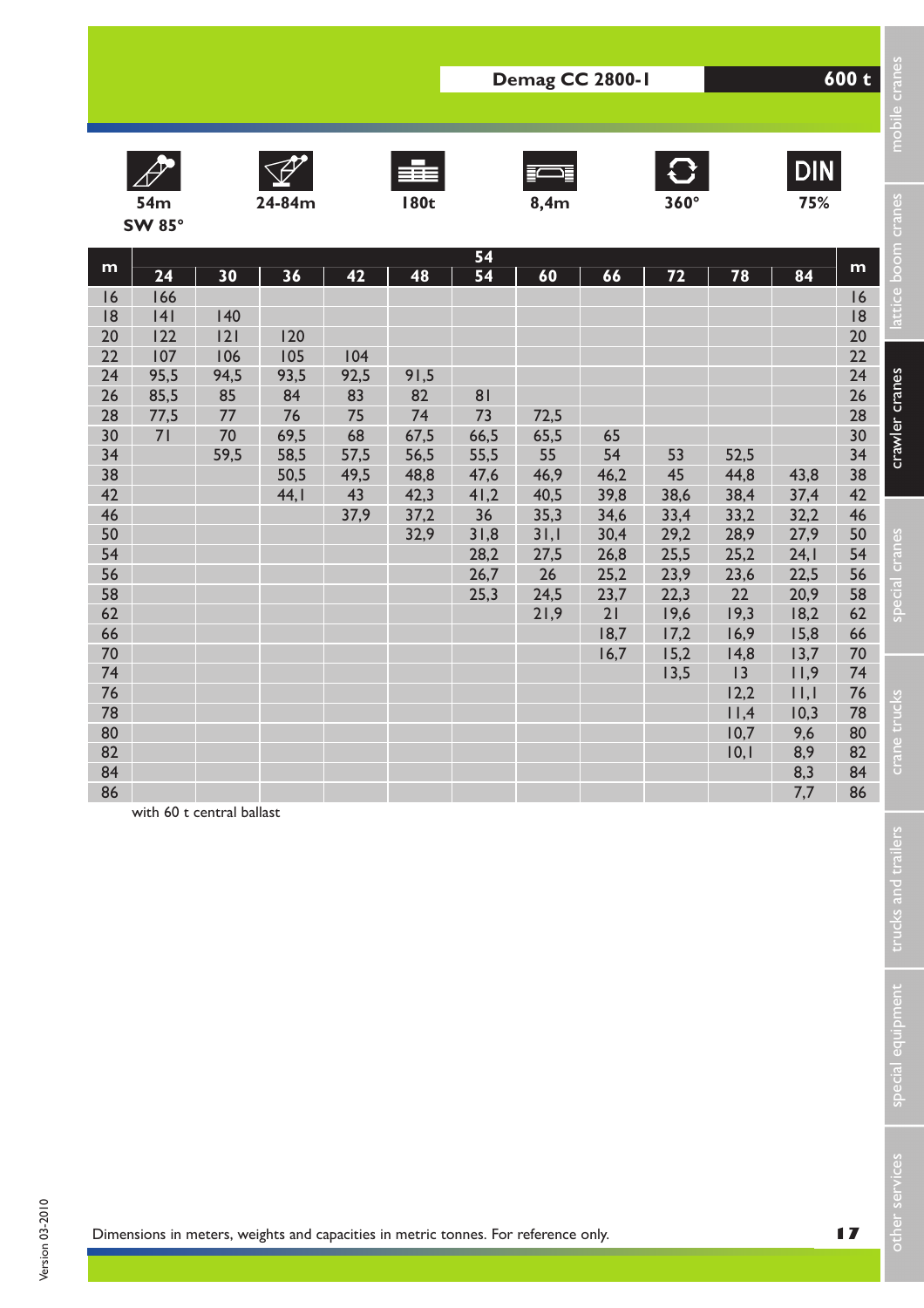













**DIN** 

**SW 85°**

|    | 60   |      |      |      |                |      |      |      |      |              |      |    |  |  |
|----|------|------|------|------|----------------|------|------|------|------|--------------|------|----|--|--|
| m  | 24   | 30   | 36   | 42   | 48             | 54   | 60   | 66   | 72   | 78           | 84   | m  |  |  |
| 8  | 139  |      |      |      |                |      |      |      |      |              |      | 18 |  |  |
| 20 | 120  | 119  | 118  |      |                |      |      |      |      |              |      | 20 |  |  |
| 22 | 106  | 105  | 104  | 103  |                |      |      |      |      |              |      | 22 |  |  |
| 24 | 94,5 | 93,5 | 92,5 | 91,5 | 90,5           |      |      |      |      |              |      | 24 |  |  |
| 26 | 84,5 | 84   | 83   | 82   | 8 <sub>1</sub> | 80   |      |      |      |              |      | 26 |  |  |
| 28 | 76,5 | 76   | 75   | 74   | 73             | 72   | 71,5 |      |      |              |      | 28 |  |  |
| 30 | 70   | 69   | 68,5 | 67,5 | 66,5           | 65,5 | 64,5 | 64   |      |              |      | 30 |  |  |
| 34 |      | 58,5 | 58   | 56,5 | 56             | 54,5 | 54   | 53,5 | 52   | 50           |      | 34 |  |  |
| 38 |      |      | 49,8 | 48,7 | 48             | 46,9 | 46,2 | 45,5 | 44,2 | 44           | 43   | 38 |  |  |
| 42 |      |      | 43,5 | 42,4 | 41,7           | 40,5 | 39,8 | 39,1 | 37,9 | 37,7         | 36,7 | 42 |  |  |
| 46 |      |      |      | 37,3 | 36,5           | 35,4 | 34,7 | 34   | 32,8 | 32,6         | 31,6 | 46 |  |  |
| 50 |      |      |      |      | 32,3           | 31,2 | 30,5 | 29,8 | 28,6 | 28,3         | 27,2 | 50 |  |  |
| 52 |      |      |      |      | 30,6           | 29,4 | 28,7 | 28   | 26,7 | 26,4         | 25,3 | 52 |  |  |
| 54 |      |      |      |      | 28,9           | 27,7 | 27   | 26,2 | 24,9 | 24,6         | 23,5 | 54 |  |  |
| 58 |      |      |      |      |                | 24,7 | 24   | 23,1 | 21,7 | 21,4         | 20,3 | 58 |  |  |
| 62 |      |      |      |      |                |      | 21,3 | 20,4 | 9    | 18,7         | 17,6 | 62 |  |  |
| 66 |      |      |      |      |                |      |      | 18,1 | 16,7 | 16,4         | 15,2 | 66 |  |  |
| 70 |      |      |      |      |                |      |      | 16,1 | 14,7 | 14,3         | 13,2 | 70 |  |  |
| 74 |      |      |      |      |                |      |      |      | 12,9 | 12,5         | 11,4 | 74 |  |  |
| 76 |      |      |      |      |                |      |      |      |      | 11,7         | 10,6 | 76 |  |  |
| 78 |      |      |      |      |                |      |      |      |      | $\mathbf{1}$ | 9,8  | 78 |  |  |
| 80 |      |      |      |      |                |      |      |      |      | 10,3         | 9,1  | 80 |  |  |
| 82 |      |      |      |      |                |      |      |      |      | 9,6          | 8,4  | 82 |  |  |
| 86 |      |      |      |      |                |      |      |      |      |              | 7,2  | 86 |  |  |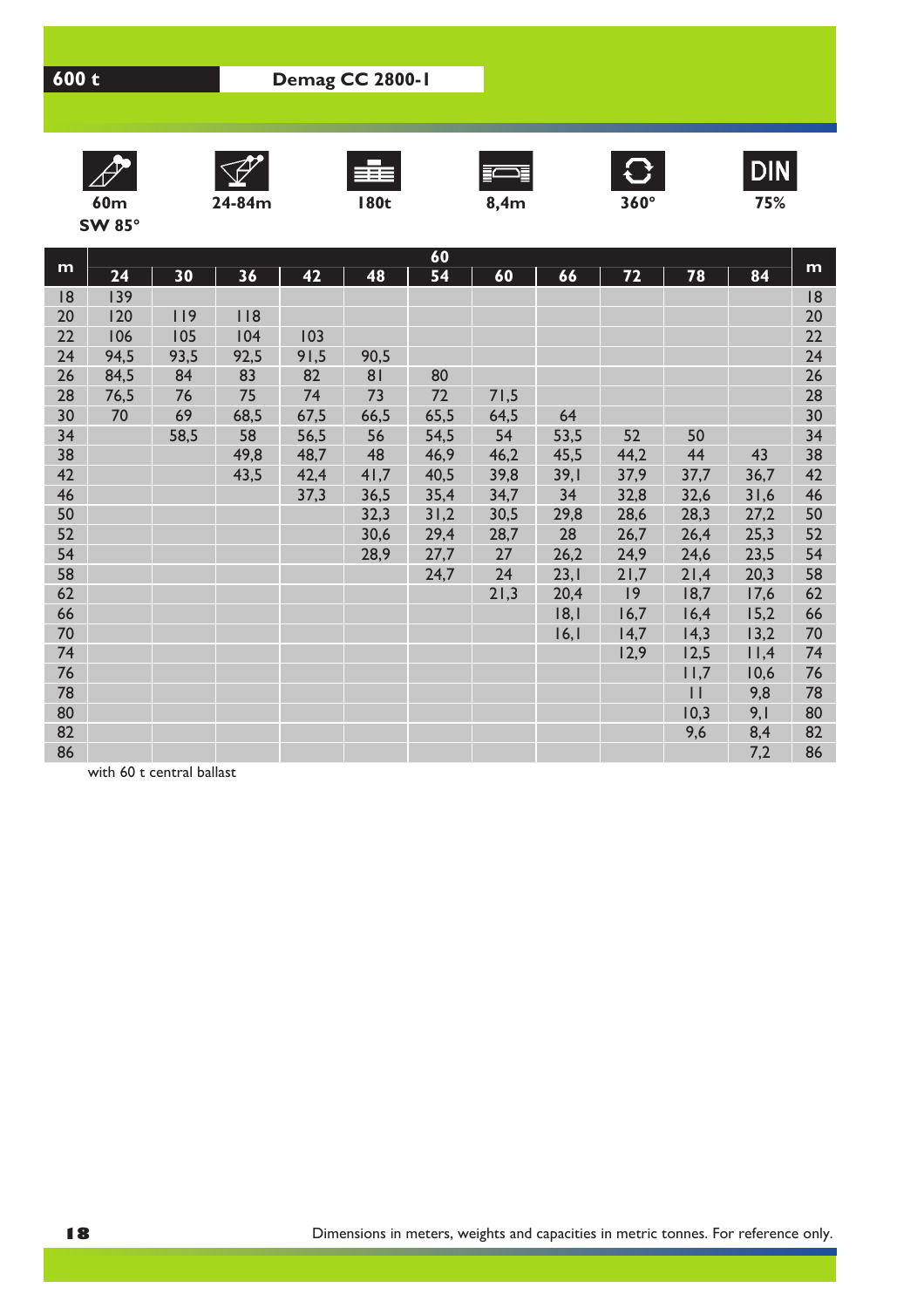











**DIN** 

|                                                                                                                                 |                                                   |                                                    |                                                                                    |                                                          |                                                                                |                                                                              | Demag CC 2800-1                                                                        |                                                                                          |                                                                                                          |                                                                                                      |                                                                                             | 600 t                                                                                                                           |                                                          |
|---------------------------------------------------------------------------------------------------------------------------------|---------------------------------------------------|----------------------------------------------------|------------------------------------------------------------------------------------|----------------------------------------------------------|--------------------------------------------------------------------------------|------------------------------------------------------------------------------|----------------------------------------------------------------------------------------|------------------------------------------------------------------------------------------|----------------------------------------------------------------------------------------------------------|------------------------------------------------------------------------------------------------------|---------------------------------------------------------------------------------------------|---------------------------------------------------------------------------------------------------------------------------------|----------------------------------------------------------|
|                                                                                                                                 | <b>66m</b>                                        |                                                    | 24-84m                                                                             |                                                          | 王王<br><b>180t</b>                                                              |                                                                              | 8,4m                                                                                   |                                                                                          | $\mathbf{C}$<br>$360^\circ$                                                                              |                                                                                                      | <b>DIN</b><br>75%                                                                           |                                                                                                                                 | mobile cran                                              |
|                                                                                                                                 | <b>SW 85°</b>                                     |                                                    |                                                                                    |                                                          |                                                                                |                                                                              |                                                                                        |                                                                                          |                                                                                                          |                                                                                                      |                                                                                             |                                                                                                                                 |                                                          |
| m<br> 8<br>20<br>22<br>24<br>26<br>28<br>30<br>34<br>38<br>42<br>46<br>50<br>54<br>58<br>62<br>66<br>70<br>74<br>76<br>78<br>82 | 24<br>136<br>119<br>105<br>93<br>83,5<br>76<br>69 | 30<br>118<br>104<br>92<br>83<br>75<br>68,5<br>57,5 | 36<br>103<br>91,5<br>82<br>74<br>67,5<br>57<br>49,1<br>42,8                        | 42<br>90<br>81<br>73<br>66,5<br>56<br>48<br>41,7<br>36,6 | 48<br>80<br>72<br>65,5<br>55<br>47,3<br>4 <sub>l</sub><br>35,9<br>31,8<br>28,3 | 66<br>54<br>71<br>64,5<br>54<br>46,1<br>39,8<br>34,7<br>30,6<br>27,1<br>24,2 | 60<br>66<br>63,5<br>53<br>45,5<br>39,2<br>34,1<br>29,9<br>26,4<br>23,4<br>20,7<br>18,5 | 66<br>58<br>52,5<br>44,7<br>38,4<br>33,3<br>29,2<br>25,6<br>22,5<br>19,8<br>17,5<br>15,6 | 72<br>51<br>43,5<br>37,2<br>32,1<br>27,9<br>24,2<br>21,1<br>18,4<br>16,1<br> 4, <br>12,4<br>11,6<br>10,9 | 78<br>44<br>43,2<br>37<br>31,9<br>27,6<br>23,9<br>20,8<br> 8, <br>15,8<br>13,8<br>12<br>11,2<br>10,5 | 84<br>39<br>36<br>30,9<br>26,5<br>22,8<br>19,7<br>17<br>14,7<br>12,6<br>10,9<br>10,1<br>9,3 | m<br> 8<br>20<br>22<br>24<br>26<br>28<br>30<br>34<br>38<br>42<br>46<br>50<br>54<br>58<br>62<br>66<br>70<br>74<br>76<br>78<br>82 | attice boom cranes<br>crawler cranes<br>special cranes   |
| 86                                                                                                                              | with 60 t central ballast                         |                                                    |                                                                                    |                                                          |                                                                                |                                                                              |                                                                                        |                                                                                          |                                                                                                          | 9,1                                                                                                  | 7,9<br>6,7                                                                                  | 86                                                                                                                              | crane trucks<br>trucks and trailers<br>special equipment |
|                                                                                                                                 |                                                   |                                                    | Dimensions in meters, weights and capacities in metric tonnes. For reference only. |                                                          |                                                                                |                                                                              |                                                                                        |                                                                                          |                                                                                                          |                                                                                                      |                                                                                             | 19                                                                                                                              | other services                                           |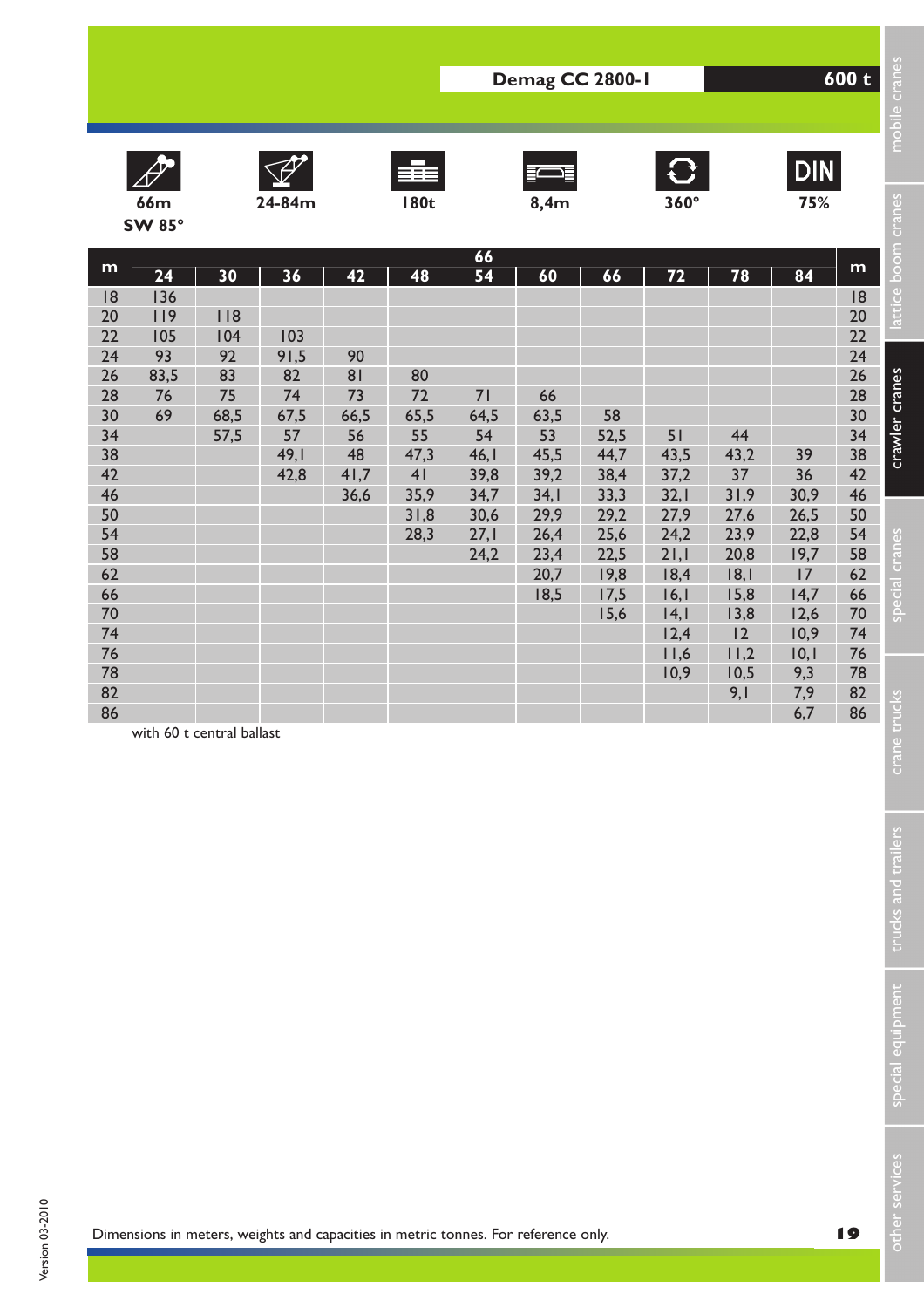

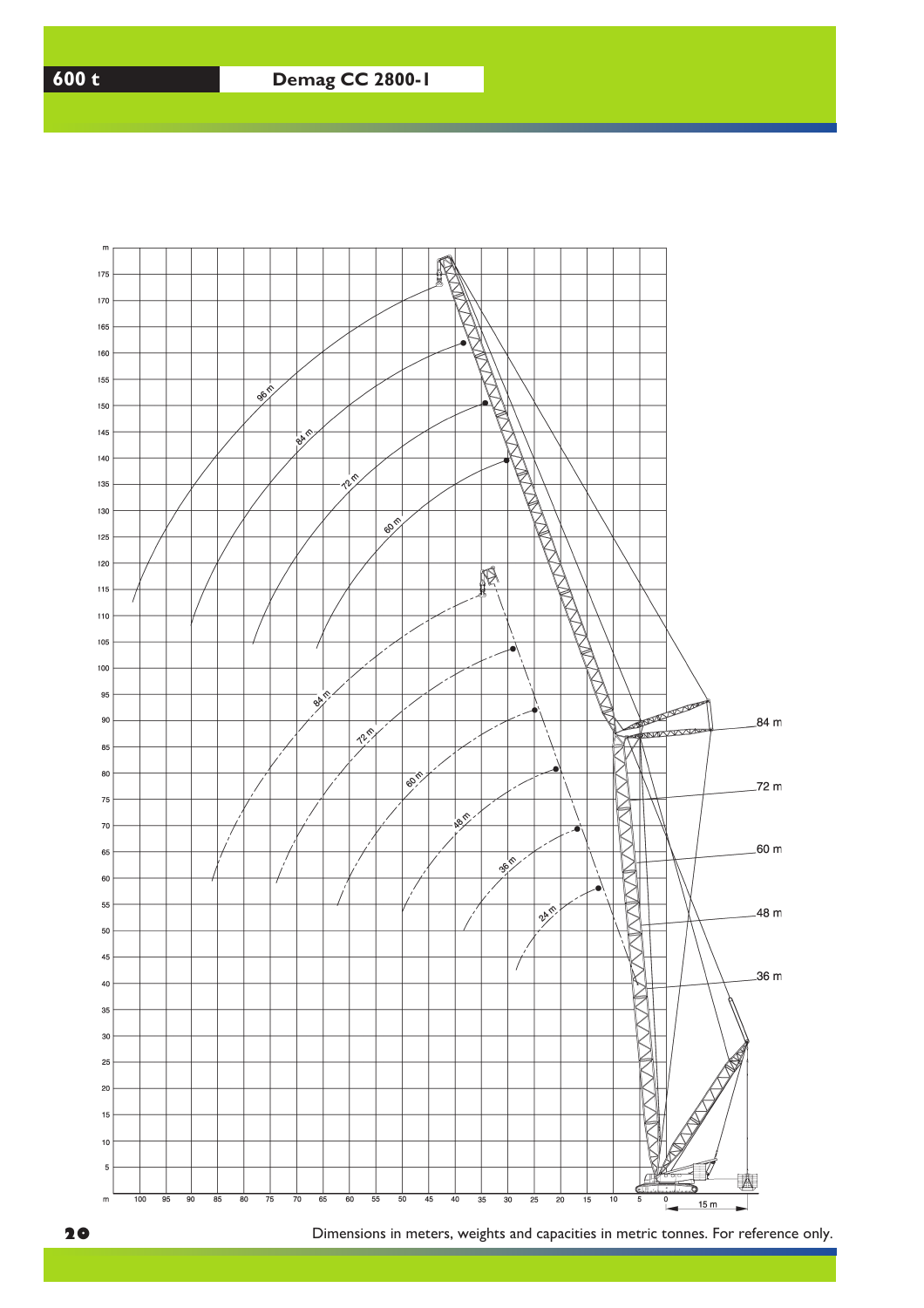|                                                                                                                                       |                                                     | Demag CC 2800-1                                                   |                                                                          |                                                                                                      |                                                                                  |                                                                                                |                                                            |                                                            |                                                                    |                                                                             |                                                                                         |                                                                                                | 600 t                                                                                                                                 | mobile cranes                                                                                    |
|---------------------------------------------------------------------------------------------------------------------------------------|-----------------------------------------------------|-------------------------------------------------------------------|--------------------------------------------------------------------------|------------------------------------------------------------------------------------------------------|----------------------------------------------------------------------------------|------------------------------------------------------------------------------------------------|------------------------------------------------------------|------------------------------------------------------------|--------------------------------------------------------------------|-----------------------------------------------------------------------------|-----------------------------------------------------------------------------------------|------------------------------------------------------------------------------------------------|---------------------------------------------------------------------------------------------------------------------------------------|--------------------------------------------------------------------------------------------------|
|                                                                                                                                       | 36-48m<br>SWSL 85°                                  | 30m                                                               |                                                                          | 24-84m                                                                                               |                                                                                  | ≣≣≣<br><b>160t</b>                                                                             | $0-250t$<br>$II-I5m$                                       |                                                            | 8,4m                                                               |                                                                             | $ \mathbf{C} $<br>$360^\circ$                                                           | <b>DIN</b><br>75%                                                                              |                                                                                                                                       |                                                                                                  |
| m<br>16<br> 8<br>20<br>22<br>24<br>26<br>28<br>30<br>34<br>38<br>42<br>46<br>50<br>54<br>58<br>62<br>66<br>70<br>74<br>78<br>82<br>86 | 24<br>300<br>300<br>300<br>288<br>248<br>214<br>182 | 36<br>257<br>257<br>253<br>239<br>226<br>208<br>187<br>152<br>123 | 48<br>187<br>187<br>187<br>180<br>172<br>156<br>136<br>116<br>99,5<br>84 | $\overline{36}$<br>60<br>134<br>134<br>134<br>128<br>119<br>110<br>100<br>90<br>78,5<br>68,5<br>58,5 | 72<br>96<br>96<br>94<br>91<br>87<br>83<br>79<br>72<br>64<br>56,5<br>49,8<br>42,8 | 84<br>69<br>69<br>68<br>68<br>67<br>66<br>65<br>63<br>59<br>53<br>47,4<br>42,2<br>37,2<br>31,9 | 24<br>297<br>297<br>293<br>280<br>265<br>229<br>196<br>162 | 36<br>223<br>219<br>212<br>203<br>194<br>185<br>159<br>129 | 48<br>162<br>162<br>160<br>157<br>149<br>136<br>120<br>102<br>86,5 | 48<br>60<br>120<br>120<br>117<br>112<br>106<br>98<br>91<br>80,5<br>70<br>60 | $\overline{72}$<br>87<br>86<br>83<br>80<br>77<br>74<br>71<br>65<br>57,5<br>50,5<br>43,6 | 84<br>64<br>64<br>63<br>62<br>61<br>60<br>60<br>59<br>58<br>53,5<br>48<br>42,7<br>37,6<br>32,4 | m<br>16<br> 8<br>20<br>22<br>24<br>26<br>28<br>30<br>34<br>38<br>42<br>46<br>50<br>54<br>58<br>62<br>66<br>70<br>74<br>78<br>82<br>86 | attice boom cranes<br>crawler cranes<br>special cranes<br>trucks<br>crane<br>trucks and trailers |
|                                                                                                                                       |                                                     |                                                                   |                                                                          |                                                                                                      |                                                                                  |                                                                                                |                                                            |                                                            |                                                                    |                                                                             |                                                                                         |                                                                                                |                                                                                                                                       | special equipment                                                                                |
|                                                                                                                                       |                                                     |                                                                   |                                                                          | Dimensions in meters, weights and capacities in metric tonnes. For reference only.                   |                                                                                  |                                                                                                |                                                            |                                                            |                                                                    |                                                                             |                                                                                         |                                                                                                | 21                                                                                                                                    | er services<br>듭                                                                                 |

Dimensions in meters, weights and capacities in metric tonnes. For reference only.

special equipment trucks and trailers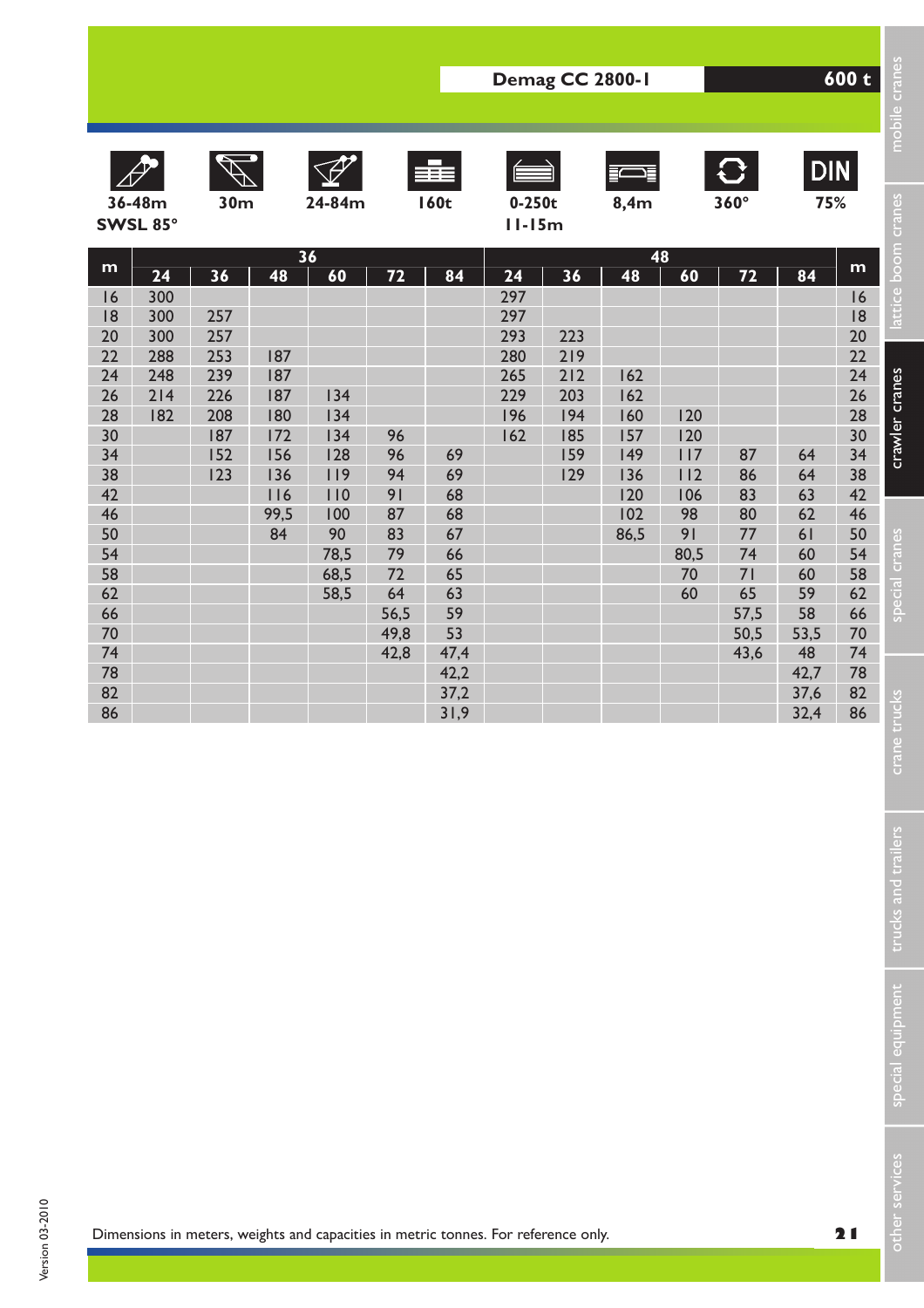









**60-72m 30m 24-84m 160t 0-250t 8,4m 360° 75%**



**DIN** 

**SWSL 85° 11-15m**

| ı |  |  | ٠<br>ı | J |
|---|--|--|--------|---|
|   |  |  |        |   |
|   |  |  |        |   |

|    |     |     | 60   |     |      |      |     |     |     | 72             |      |      |    |
|----|-----|-----|------|-----|------|------|-----|-----|-----|----------------|------|------|----|
| m  | 24  | 36  | 48   | 60  | 72   | 84   | 24  | 36  | 48  | 60             | 72   | 84   | m  |
| 8  | 247 |     |      |     |      |      | 185 |     |     |                |      |      | 18 |
| 20 | 238 | 181 |      |     |      |      | 185 |     |     |                |      |      | 20 |
| 22 | 228 | 181 |      |     |      |      | 175 | 139 |     |                |      |      | 22 |
| 24 | 218 | 176 | 135  |     |      |      | 168 | 137 |     |                |      |      | 24 |
| 26 | 206 | 7   | 135  |     |      |      | 162 | 134 | 106 |                |      |      | 26 |
| 28 | 193 | 165 | 135  | 102 |      |      | 157 | 130 | 106 |                |      |      | 28 |
| 30 | 182 | 160 | 132  | 102 |      |      | 152 | 126 | 105 | 82             |      |      | 30 |
| 34 |     | 149 | 126  | 101 | 77   |      |     | 119 | 0   | 8 <sub>1</sub> | 63   |      | 34 |
| 38 |     | 137 | 119  | 98  | 76   | 57   |     | 112 | 97  | 79             | 63   | 48   | 38 |
| 42 |     | 109 | 113  | 95  | 74   | 57   |     | 107 | 92  | 76             | 61   | 48   | 42 |
| 46 |     |     | 107  | 91  | 72   | 56   |     |     | 88  | 73             | 60   | 47   | 46 |
| 50 |     |     | 91,5 | 86  | 70   | 55   |     |     | 84  | 71             | 58   | 46   | 50 |
| 54 |     |     | 75   | 82  | 68   | 54   |     |     | 80  | 69             | 56   | 46   | 54 |
| 58 |     |     |      | 73  | 66   | 53   |     |     |     | 66             | 54   | 45   | 58 |
| 62 |     |     |      | 63  | 63   | 52   |     |     |     | 64             | 53   | 44   | 62 |
| 66 |     |     |      |     | 59,5 | 51   |     |     |     | 55,5           | 51   | 43   | 66 |
| 70 |     |     |      |     | 52,5 | 49   |     |     |     |                | 48   | 42   | 70 |
| 74 |     |     |      |     | 45,9 | 48   |     |     |     |                | 45   | 40   | 74 |
| 78 |     |     |      |     |      | 44   |     |     |     |                | 40,6 | 39   | 78 |
| 82 |     |     |      |     |      | 39,2 |     |     |     |                |      | 38   | 82 |
| 86 |     |     |      |     |      | 34,2 |     |     |     |                |      | 35   | 86 |
| 90 |     |     |      |     |      |      |     |     |     |                |      | 30,2 | 90 |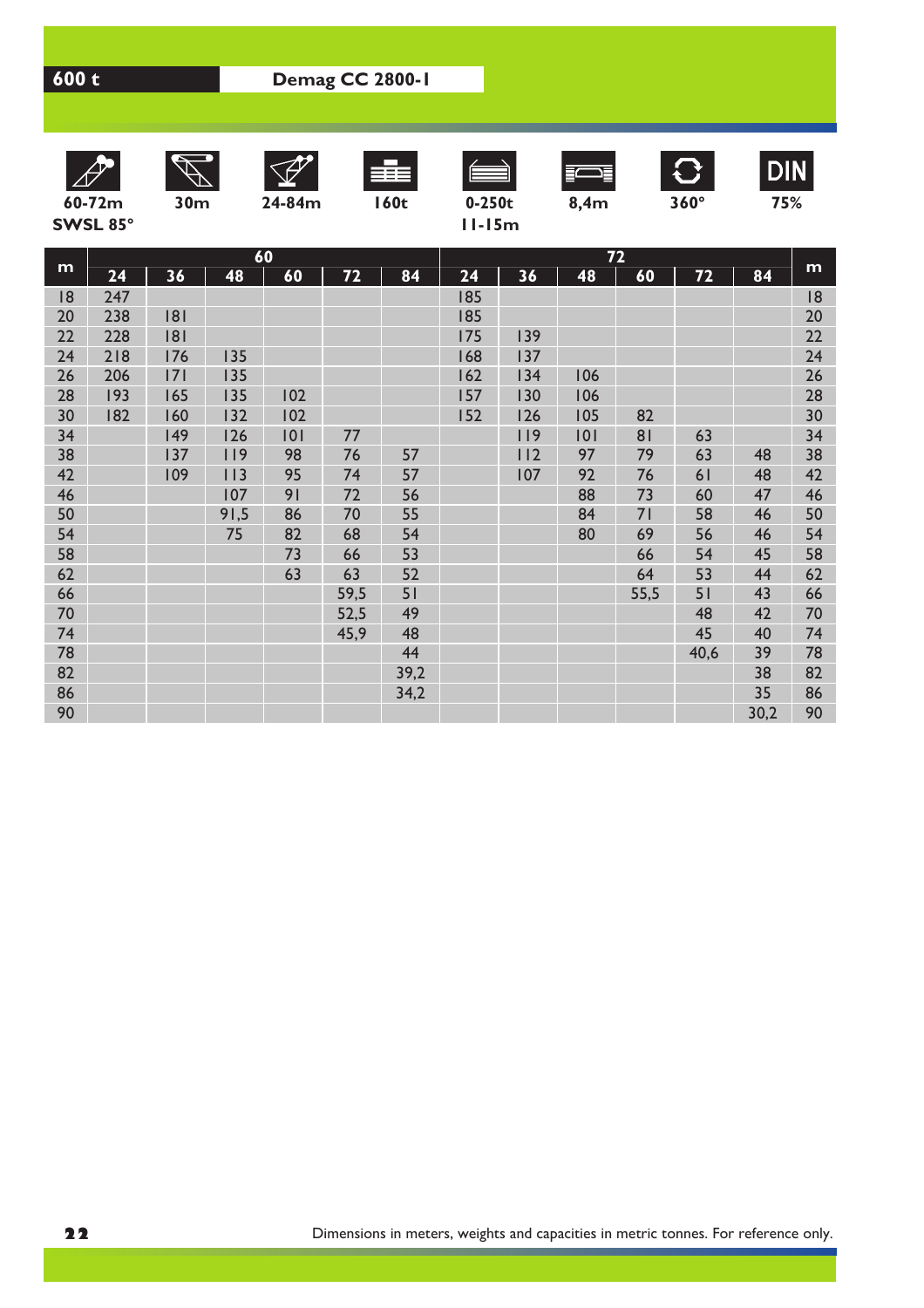|                                                                                                                                        |                                                |                                                              |                                                                      |                                                                            |                                                                                        |                                                                                    |                                                              | Demag CC 2800-1                                                                |                                                                                  |                                                                                              |                                                                                                                             | 600 t                                                                    | mobile cranes                                                                             |                                                                                                                                        |                                                                                                                                      |
|----------------------------------------------------------------------------------------------------------------------------------------|------------------------------------------------|--------------------------------------------------------------|----------------------------------------------------------------------|----------------------------------------------------------------------------|----------------------------------------------------------------------------------------|------------------------------------------------------------------------------------|--------------------------------------------------------------|--------------------------------------------------------------------------------|----------------------------------------------------------------------------------|----------------------------------------------------------------------------------------------|-----------------------------------------------------------------------------------------------------------------------------|--------------------------------------------------------------------------|-------------------------------------------------------------------------------------------|----------------------------------------------------------------------------------------------------------------------------------------|--------------------------------------------------------------------------------------------------------------------------------------|
|                                                                                                                                        | 84-108m<br>SWSL 85°                            | 30 <sub>m</sub>                                              |                                                                      | 36-96m                                                                     |                                                                                        | ≡≡<br><b>160t</b>                                                                  |                                                              | $0-250t$<br>$11-15m$                                                           |                                                                                  | 8,4m                                                                                         |                                                                                                                             | $\mathbf{C}$<br>$360^\circ$                                              | <b>DIN</b><br>75%                                                                         |                                                                                                                                        |                                                                                                                                      |
| m<br>24<br>26<br>28<br>30<br>34<br>38<br>42<br>46<br>50<br>54<br>58<br>62<br>66<br>70<br>74<br>78<br>82<br>86<br>90<br>94<br>98<br>102 | 36<br>105<br>102<br>99<br>96<br>91<br>87<br>83 | 48<br>81,5<br>81,5<br>79<br>76<br>72<br>69<br>66<br>64<br>61 | 84<br>60<br>64<br>64<br>62<br>59<br>57<br>55<br>52<br>50<br>48<br>46 | 72<br>49<br>49<br>48<br>47<br>45<br>44<br>42<br>41<br>39<br>38<br>37<br>36 | 84<br>40<br>40<br>39<br>38<br>37<br>36<br>35<br>34<br>33<br>32<br>31<br>29<br>28<br>27 | 36<br>81<br>81<br>77,5<br>75<br>70<br>65,5<br>62                                   | 48<br>60,5<br>60,5<br>57<br>54<br>51<br>48,6<br>46,2<br>43,8 | 96<br>60<br>45,9<br>44,1<br>42,1<br>40,1<br>38,2<br>36,2<br>34,6<br>33<br>31,2 | 72<br>35,3<br>34,1<br>32,8<br>31,4<br>29,9<br>28,4<br>27<br>26<br>25<br>24<br>23 | 84<br>27,3<br>27,3<br>26,1<br>25<br>24<br>23<br>22<br>21<br>21<br>20<br> 9<br> 8<br>17<br> 7 | 96<br>19,4<br>19,4<br> 9<br> 8<br> 8<br>17<br>16<br>16<br>15<br>15<br> 4<br>13<br> 3<br>12<br>$\vert \vert$<br>$\mathbf{I}$ | 48<br>44,2<br>44,2<br>42,1<br>40<br>37,9<br>35,7<br>33,9<br>32,2<br>30,4 | 108<br>60<br>33,7<br>32,2<br>30,7<br>29,2<br>27,7<br>26,2<br>24,9<br>23,6<br>22,3<br>20,2 | m<br>24<br>26<br>28<br>30<br>34<br>38<br>42<br>46<br>50<br>54<br>58<br>62<br>66<br>70<br>74<br>78<br>82<br>86<br>90<br>94<br>98<br>102 | attice boom cranes<br>crawler cranes<br>special cranes<br>trucks<br>crane<br>trucks and trailers<br>special equipment<br>er services |
|                                                                                                                                        |                                                |                                                              |                                                                      |                                                                            |                                                                                        | Dimensions in meters, weights and capacities in metric tonnes. For reference only. |                                                              |                                                                                |                                                                                  |                                                                                              |                                                                                                                             |                                                                          |                                                                                           | 23                                                                                                                                     | n<br>B                                                                                                                               |

special equipment trucks and trailers